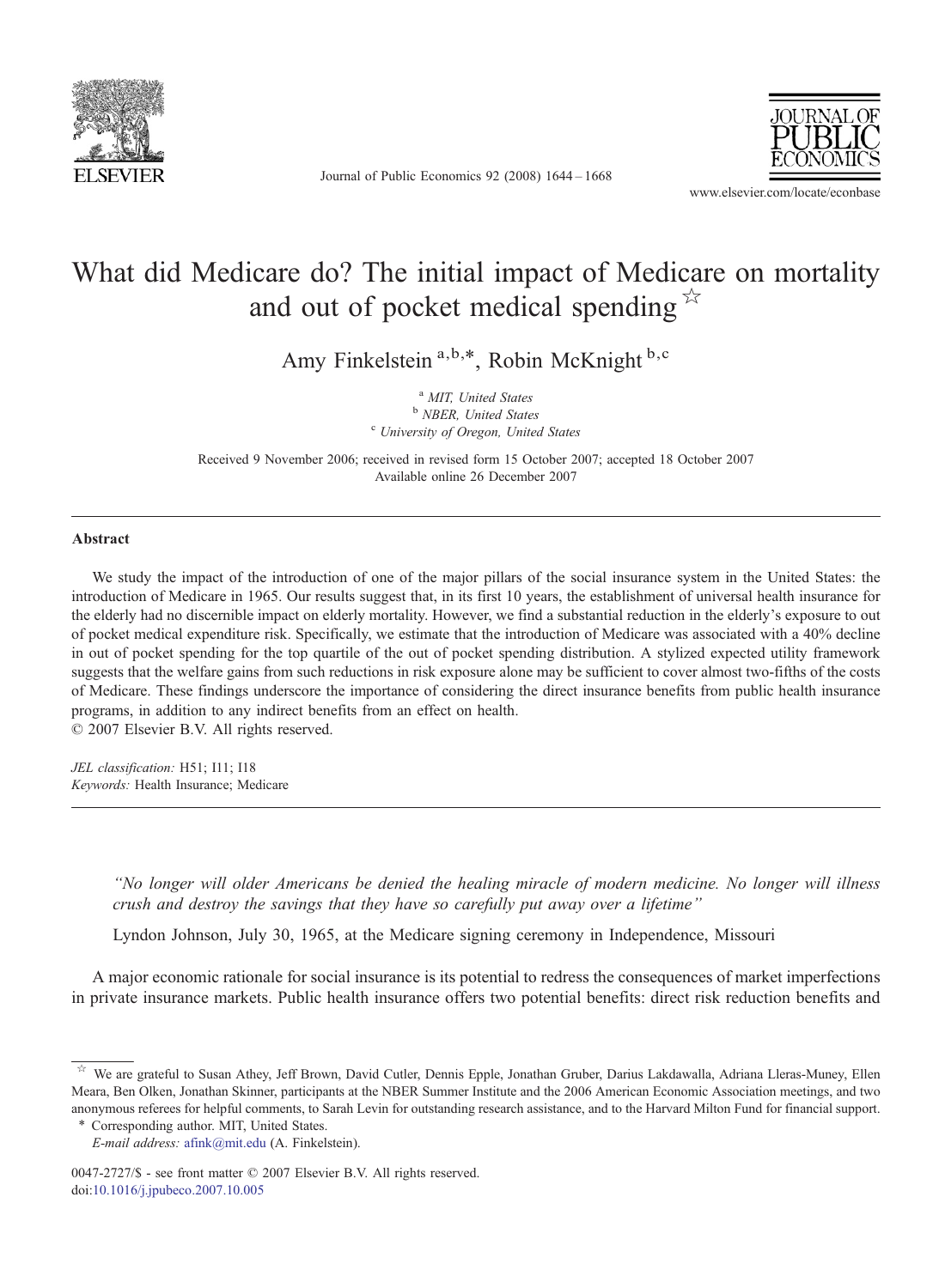<span id="page-1-0"></span>indirect health benefits. As the above quotation highlights, both of these potential benefits figured prominently in the motivation for the establishment of the U.S. Medicare program.

Analysis of the impact of health insurance has focused primarily on only one of these potential benefits — the impact of insurance on health outcomes. In general, for the non-infant population, the evidence points strongly to no or only very modest health benefits (see [Levy and Meltzer, 2004](#page-24-0) for a review of this literature). By contrast, the riskreducing properties of health insurance, while at the core of any theoretical analysis of the benefits from insurance, have received comparatively little empirical attention. In this paper, we demonstrate empirically that, even in the apparent absence of health benefits, public health insurance can have important benefits from reducing risk exposure.

We study the impact of the introduction of Medicare, which provides nearly universal public health insurance coverage to the elderly. The introduction of Medicare in 1965 was, and remains to date, the single largest change in health insurance coverage in U.S. history. Its introduction was followed by a substantial and prolonged decline in elderly mortality (see Fig. 1). Nevertheless, using several different empirical strategies, we are unable to reject the null hypothesis that, in its first 10 years, Medicare had no effect on elderly mortality. Our evidence suggests that part of the explanation for this finding is that, prior to Medicare, elderly individuals with life-threatening, treatable health conditions sought care even if they lacked insurance, as long as they had legal access to hospitals.

Although we detect no impact of the introduction of Medicare on overall elderly mortality, we estimate that it was responsible for a substantial decline in the large right-tail of the distribution of out of pocket medical expenditures for the elderly. Specifically, we estimate that, in its first 5 years, Medicare was associated with a 40% decline in out of pocket spending for the top quartile of the out of pocket medical expenditure distribution. For the top decile of the out of pocket spending distribution, we estimate that Medicare was associated with a decline in out of pocket spending of close to 50%.

Within a stylized expected utility framework, we simulate the welfare gains associated with this change in risk bearing and compare it to the costs associated with Medicare. Our central estimate is that, for the first generation of Medicare beneficiaries, the consumption-smoothing benefits from Medicare alone may be sufficient to cover almost two-fifths of the social cost of Medicare. While this welfare calculation is based on a single-period, static model and is sensitive to the particular modeling assumptions, our overall findings underscore the importance of considering riskreducing benefits in any evaluation of the impact of health insurance.

Moreover, it is important to emphasize that we cannot reject potentially large welfare gains from improved health as well. Although our point estimates do not indicate any statistically or economically significant effect of Medicare on



Fig. 1. Age-adjusted elderly mortality rate. Note: Graph shows the all-cause mortality rate (deaths per person) for individuals aged 65+. Figure is reproduced from [Cutler and Meara, 2003](#page-24-0), Fig. 9.4. The mortality rate in each year is the weighted sum of mortality rates for 65–74, 74–85, and 85+ age groups in that year, with weights reflecting the age distribution of the 65+ population in 1990. We are grateful to Ellen Meara for providing us with the data underlying their figure. Vertical line indicates 1965, the year before Medicare was implemented.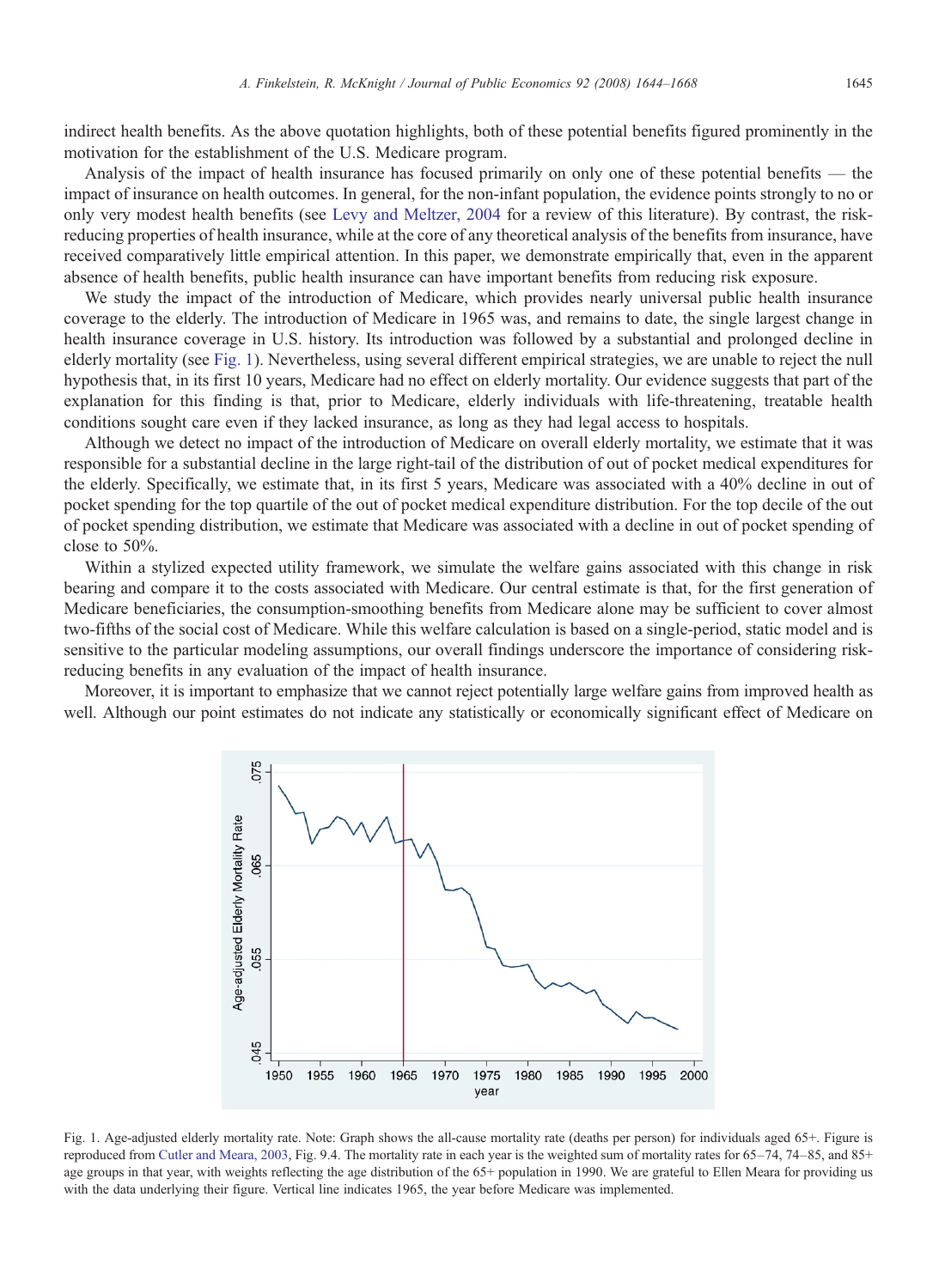elderly mortality, our 95% confidence interval includes up to a 4% annual reduction in elderly deaths; under standard assumptions about the value of a life-year, the welfare benefits from such a mortality reduction would be sufficient to cover about three-fifths of the annual social cost of Medicare. Moreover, mortality is only one measure of health; the available data do not permit us to examine potential non-mortality health benefits from Medicare, such as reduced morbidity.

The rest of the paper proceeds as follows. Section 1 provides some brief background on Medicare. Section 2 analyzes the 10-year impact of Medicare on elderly mortality. Section 3 investigates the impact of Medicare on the distribution of out of pocket expenditures. Section 4 uses the estimates to perform a cost–benefit analysis of Medicare for the first generation of beneficiaries. Section 5 concludes.

# 1. Background on Medicare

The U.S. Medicare program is one of the largest public health insurance programs in the world. With annual spending of \$260 billion per year, it constitutes about 17% of all U.S. health expenditures, one-eighth of the federal budget, and 2% of GDP [\(National Center for Health Statistics, 2002; Newhouse, 2002; US Congress, 2000](#page-24-0)).

Medicare was enacted in July 1965 and implemented essentially nationwide in July 1966. It provided virtually universal public health insurance to individuals aged 65 and older (coverage for the disabled was added in 1973). Individuals aged 65 and over are automatically enrolled in Medicare Part A, which covers up to 90 days of inpatient hospital expenses after an initial deductible and 25% co-insurance for days 61–90; it is funded by a payroll tax. The elderly can choose to enroll in Medicare Part B, which covers physician costs after an initial deductible and 20% (uncapped) co-insurance; it is funded partly by general revenues and partly by individual premiums which were designed to cover 50% of the program costs [\(Somers and Somers, 1967](#page-24-0)). Medicare's cost-sharing provisions and uncapped potential out of pocket spending make the extent of its consumption-smoothing properties a priori uncertain.

Medicare's impact on health insurance coverage for the elderly was enormous, increasing by 75 percentage points the proportion of the elderly with any meaningful health insurance [\(Finkelstein, 2007](#page-24-0)). Recent empirical work has shown that the introduction of Medicare was associated with a substantial increase in health care utilization [\(Dow, 2002; Cook et al.,](#page-24-0) [2002; Finkelstein, 2007\)](#page-24-0) and spending ([Finkelstein, 2007](#page-24-0)). In more recent times, Medicare coverage is also associated with a substantial increase in health care utilization ([Lichtenberg, 2002; Decker and Rapaport, 2002; McWilliams et al., 2003;](#page-24-0) [Card et al., 2004](#page-24-0).) and in reduced exposure to out of pocket medical expenditure risk [\(Khwaja, 2006](#page-24-0)).

#### 2. Medicare and mortality

In this section, we examine the impact of the introduction of Medicare on elderly mortality through 1975. Mortality is, of course, only one measure of health. Our focus on mortality is motivated both by its importance and by the striking decline in elderly mortality rates that began shortly after the introduction of Medicare (see [Fig. 1\)](#page-1-0). From a practical standpoint, mortality is also one of the few objective, well-measured health outcomes; as a result, it is the focus of many of the studies examining the impact of health insurance on health [\(Levy and Meltzer, 2004\)](#page-24-0). A limitation of this focus, however, is that we will miss any health benefits from Medicare that come in the form of reduced morbidity or functional limitations.

We use annual age- and state-specific mortality data from 1952–1975. Data from 1959 to 1975 are from the NCHS Multiple Causes of Death micro-data, which include the universe of death certificates; prior to that, we use aggregate published death statistics [\(Vital Statistics, various years](#page-24-0)). Alaska and Hawaii are excluded from the analysis since they do not enter the data until 1959. We look up to 10 years after Medicare's introduction for any impact of Medicare on mortality; since health is a stock, the impact of a change in health insurance coverage on mortality might occur only with a lag.

Previous work on the impact of Medicare on health outcomes has used the age variation in Medicare coverage to identify its effect, exploiting the fact that Medicare covers individuals over 65 but not under 65. This work points to, at best, very modest health benefits from Medicare, both at the time of its introduction ([Dow, 2002; Cook et al., 2002\)](#page-24-0) and in more recent times [\(Card et al., 2004](#page-23-0)). Using the same age-based identification strategy, we also find no compelling evidence of an impact of the introduction of Medicare on elderly mortality (Section 2.1). We explore two alternative sources of variation to further investigate Medicare's impact. In Section 2.2, we exploit geographic variation in the increase in insurance coverage associated with Medicare's introduction. In Section 2.3, we exploit variation in the timing of Medicare's implementation in certain Southern counties.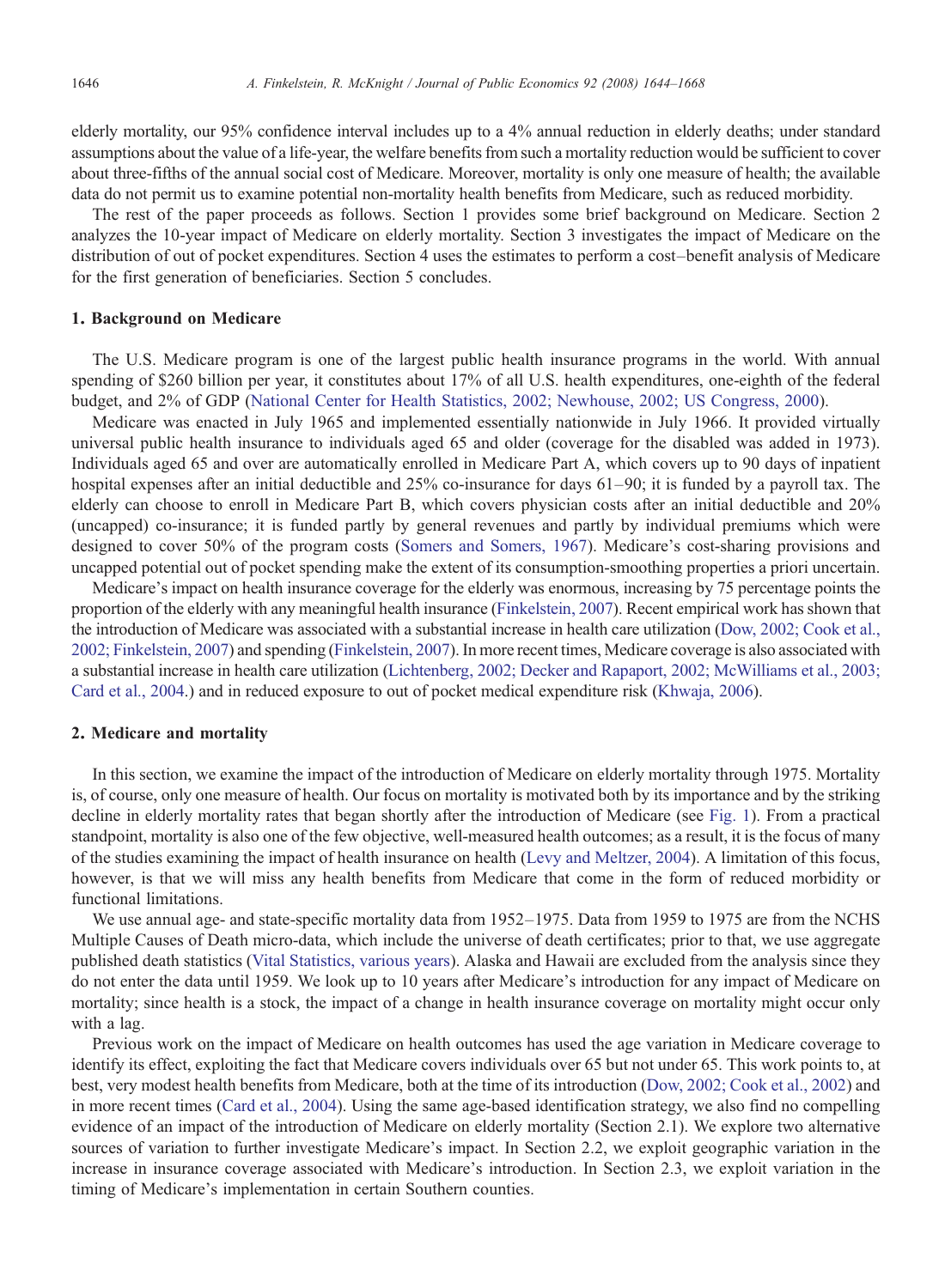These additional empirical strategies serve two purposes. First, each of the three approaches has its own strengths and weaknesses, which we discuss below. Our finding of similar results from the three different empirical strategies therefore increases our confidence in the conclusion that Medicare appears to have had no impact on overall elderly mortality in its first 10 years. Second, the combined evidence from the three strategies helps shed light on why Medicare appears to have had only modest mortality benefits, at best; we discuss this in more detail in Section 2.3 below.

#### 2.1. Mortality estimates based on Medicare's coverage by age

Fig. 2 shows trends in mortality rates for the "young elderly" (aged 65–74), who become covered by Medicare in 1966, and the "near elderly" (aged 55–64), who do not. The mortality decline for the young elderly begins several years before Medicare's introduction, while that for the near elderly begins slightly after. Not surprisingly, therefore, formal regression analysis does not indicate any impact of the introduction of Medicare on the mortality rate of the young elderly relative to the near elderly. Specifically, we estimate:

$$
\ln \left(\text{deaths}\right)_{\text{ast}} = \beta_1 \ln \left(\text{pop}'n\right)_{\text{ast}} + \beta_2 \text{elderly}_a + \alpha_s * 1(\text{state}_s) + \delta_t * 1\left(\text{Year}_t\right) + \sum_{t=1952}^{t=1975} \lambda_t \left(\text{elderly}_a\right) * 1\left(\text{Year}_t\right) + \sum_{n=-18}^{n=9} \gamma_n 1\left(\text{Meaid}_\text{st}^n\right) + \varepsilon_{\text{ast}} \tag{1}
$$

Our dependent variable is the log of the number of deaths in state s and year t in age group a. For the right hand side population variable, we construct annual, state- and age group-specific population estimates by fitting separate cubics to the 1950 through 1980 census data for each state-age group cell. In practice, the results are not sensitive to using the log of the death rate or the death rate as the left hand side variable instead of controlling for population on the right hand side. We include an indicator variable (elderly<sub>a</sub>) for whether the deaths are for the young elderly rather than the near elderly, and a series of state and year fixed effects  $(1(\text{State}_s)$  and  $1(\text{Year}_t)$  respectively).

The key variables of interest are the series of year fixed effects interacted with the elderly indicator variable (elderly<sub>a</sub>  $*$ 1(Year<sub>t</sub>)). The pattern of coefficients on these variables (the  $\lambda_t$ 's) shows the flexibly estimated trend in ln(deaths) over time for the Medicare-eligible young elderly population relative to the non-eligible near-elderly. Under the assumption that changes in the time pattern of mortality for the young elderly relative to the near elderly around 1965 reflect the



Fig. 2. Mortality rate trends by age group. Source: Authors' calculation of deaths per person based on mortality data from the NCHS Multiple Causes of Death micro-data (1959–1975) and [Vital Statistics \(various years\)](#page-24-0) for 1952–1958. Population estimates are constructed based on census data as described in text. Vertical line indicates 1965, the year before Medicare was implemented.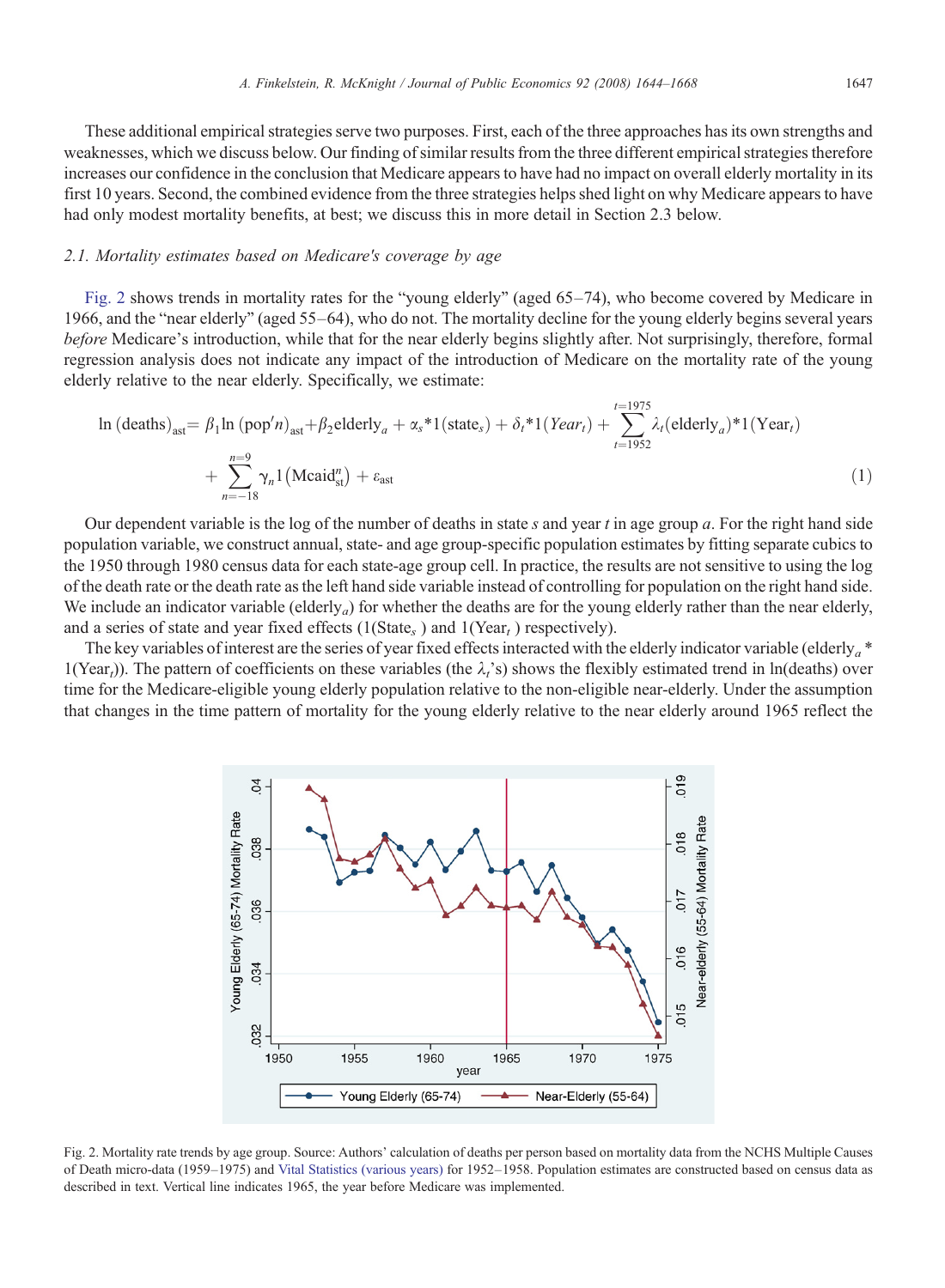<span id="page-4-0"></span>

Fig. 3. Estimates of Eq. (1), the age identification strategy, for ages 55–74. Note: Graphs show the coefficients on the interaction of "elderly" with the year fixed effects (i.e. the  $\lambda_i$ 's) from estimating Eq. (1). Dependent variable is log deaths for age group a in state s and year t. Other covariates are log population, an indicator variable for young elderly age group (vs. near elderly), state fixed effects, year fixed effects, and indicator variables for year since Medicaid implementation in the state. Standard errors are adjusted for an arbitrary variance–covariance matrix within each state. Vertical line indicates 1965, the year before Medicare was implemented.

effect of Medicare, the change in the pattern of  $\lambda_i$ 's after the introduction of Medicare should provide an estimate of the effect of Medicare on ln(deaths).

Medicaid, the public health insurance program for the indigent was, like Medicare, also enacted in July of 1965. However, the timing of Medicaid implementation — unlike that of Medicare — was left up to the individual states (see [Gruber, 2003](#page-24-0) for details). We control for any impact of Medicaid on health outcomes by including a series of 27 indicator variables (Mcaid<sup>n</sup><sub>st</sub>) for whether it is n years since the implementation of Medicaid in state s (where n runs from −18 to 9); the omitted year is the year of Medicaid implementation. In practice, the results are not sensitive to these controls, which is not surprising given that the relative impact of Medicaid (compared to Medicare) on the elderly was quite small; in 1970, Medicaid spending for the elderly on Medicare-eligible services (i.e. hospitals and physicians) was only about 4% of Medicare spending for the elderly on these services ([U.S. Congress, 1994; Holahan, 1975](#page-24-0)).<sup>1</sup>

We report results from weighted estimation of Eq. (1) by OLS. The weights are the square root of the population of age group  $a$  in state  $s$  and year  $t$ . Unweighted estimates (not reported) are very similar. We adjust our standard errors to allow for an arbitrary covariance matrix within each state over time. Our empirical framework is quite similar to that of [Dow \(2002\);](#page-24-0) we differ mainly in our adoption of a substantially more flexible functional form, and our inclusion of variables to control for Medicaid implementation.

Fig. 3 shows the  $\lambda_i$ 's from estimating Eq. (1). The level of the graph is arbitrary; we set it at 0 in 1965, the omitted year. It indicates that, although mortality for the young elderly is declining relative to that of the near elderly after Medicare, this decline begins in 1962, four years before Medicare is implemented; moreover, this relative mortality decline for the young elderly reverses in the early 1970s. The visual impression of no compelling evidence of an impact of Medicare on young elderly mortality relative to near elderly is confirmed by statistical tests (not shown). We also found no evidence of an impact of Medicare for specific causes of death — such as cardiovascular disease — or for sub-populations where we might expect a bigger impact of Medicare on health: non-whites — who are among the most vulnerable in the population — and individuals in urban areas — where availability and access to medical care is much greater than in rural areas (not shown).

<sup>1</sup> Specifically, total Medicaid spending in fiscal year 1970 was two-thirds of Medicare spending ([U.S. Congress, 1994\)](#page-24-0). [Holahan \(1975\)](#page-24-0) reports that about 35% of Medicaid spending was for the elderly, and only 10 to 15% of Medicaid payments for the elderly were for hospitals and physicians; nursing homes, which are not covered by Medicare, accounted for over half of Medicaid's spending for the elderly.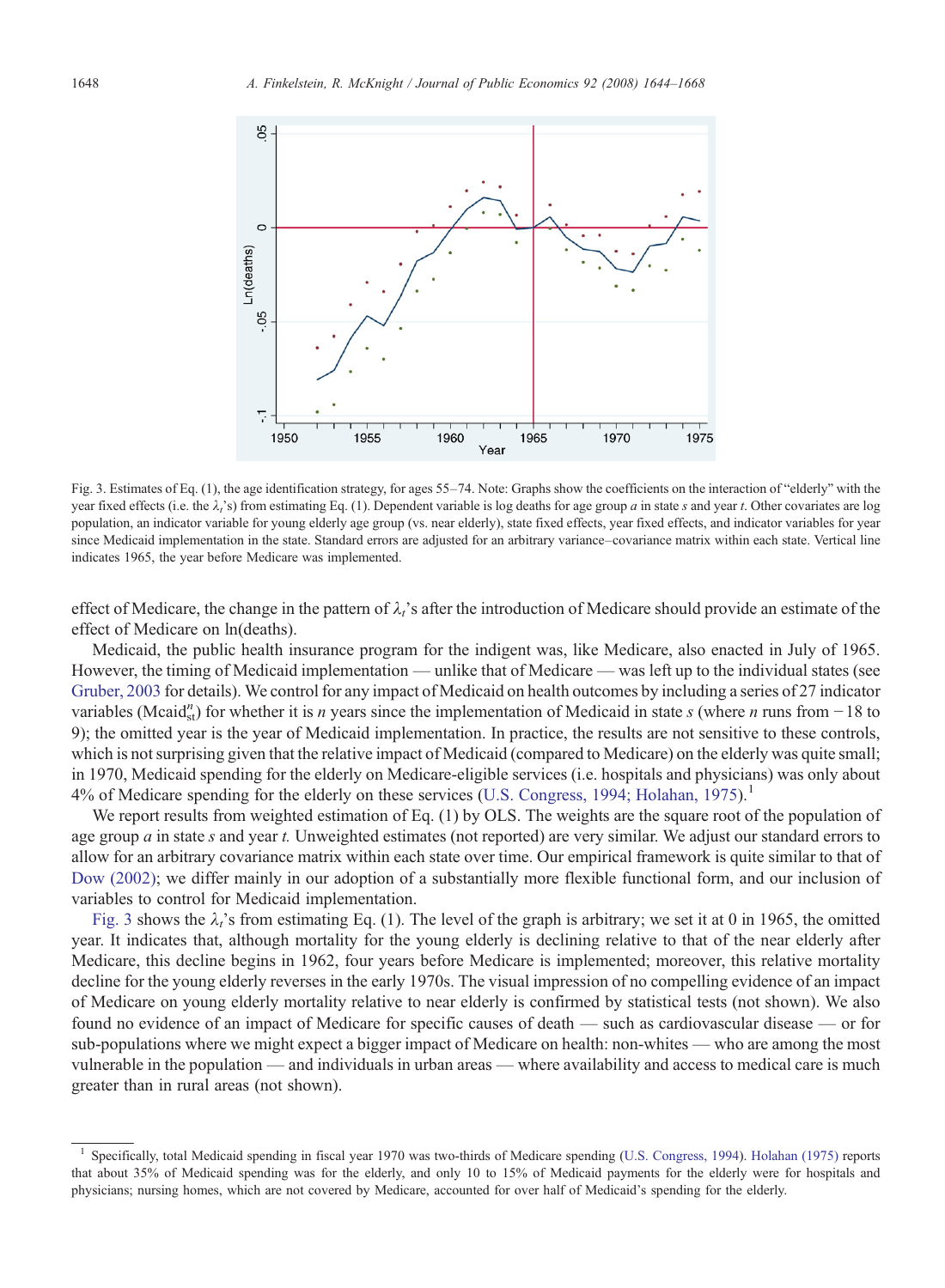Table 1 Percent of elderly without hospital insurance, 1963 National Health Survey

| Sub-region                                      | Any insurance | <b>Blue Cross</b> |  |
|-------------------------------------------------|---------------|-------------------|--|
| New England (CT, ME, MA, NH, RI, VT)            | 0.37          | 0.49              |  |
| Middle Atlantic (NJ, NY, PA)                    | 0.41          | 0.60              |  |
| East North Central, Eastern Part (MI, OH)       | 0.32          | 0.55              |  |
| East North Central, Western Part (IL, IN, WI)   | 0.42          | 0.75              |  |
| West North Central (IA, KS, MN, MO, NE, ND, SD) | 0.47          | 0.81              |  |
| South Atlantic, Upper Part (DE, DC, MD, VA, WV) | 0.45          | 0.75              |  |
| South Atlantic, Lower Part (FL, GA, NC, SC)     | 0.50          | 0.81              |  |
| East South Central (AL, KY, MS, TN)             | 0.57          | 0.88              |  |
| West South Central (AR, LA, OK, TX)             | 0.55          | 0.85              |  |
| Mountain (AZ, CO, ID, MT, NV, NM, UT, WY)       | 0.50          | 0.78              |  |
| Pacific (OR, WA, CA, AK, HI)                    | 0.52          | 0.87              |  |
| <b>U.S. National</b>                            | 0.46          | 0.73              |  |

Note: Data on individual's health insurance are from the 1963 National Health Survey, a national, random sample of households conducted from July 1962 to June 1963. Through a special request to the government, we obtained a version of the survey that identifies which of 11 sub-regions the individual is in. We limited the sample to the 12,757 individuals aged 65 and over. Minimum sample size for a sub-region is 377.

#### 2.2. Mortality estimates based on geographic variation in insurance prior to Medicare

The age-based identification strategy is not well-suited to examining the impact of Medicare on mortality for the oldest of the elderly, for whom Medicare might conceivably have a larger mortality impact. In addition, the age-based strategy will be biased against finding an impact of Medicare if the treatment of individuals just under age 65 is affected by the insurance coverage Medicare provides to all individuals over age 65. Physician practice norms, concerns about malpractice liability, or joint costs of the production of health care could all contribute to "health insurance spillovers"; [Baker \(1997\),](#page-23-0) [Hellerstein \(1998\)](#page-24-0) and [Glied and Zivin \(2002\)](#page-24-0) present evidence consistent with such spillovers.

We therefore employ an alternative strategy based on the substantial geographic variation in private health insurance coverage among the elderly prior to the introduction of Medicare. For this analysis, we limit our sample to individuals aged 65 and over. Table 1 shows the variation across sub-regions in the percent of the elderly without any hospital insurance or the percent without Blue Cross hospital insurance. The data are from the 1963 National Health Survey.<sup>2</sup> Using the Blue Cross measure, the increase in insurance coverage for the elderly associated with the introduction of Medicare ranged from a high of 88 percentage points in the East South Central United States to a low of 49 percentage points in New England.

Elderly insurance coverage rates are clearly not randomly assigned and are in fact highly correlated with socioeconomic status. Our empirical approach is therefore to look for a break in any pre-existing level or trend differences in mortality rates at the time of Medicare's introduction in areas where Medicare had more of an effect on insurance coverage relative to areas where it has less of an effect. Using this same identification strategy, [Finkelstein \(2007\)](#page-24-0) demonstrates a substantial impact of Medicare on hospital spending and utilization.

The basic estimating equation is:

$$
\ln\left(\text{deaths}\right)_{\text{st}} = \beta_1 \ln\left(\text{pop}'n_{\text{st}}\right) + \alpha_s * 1(\text{State}_s) + \delta_t * 1(\text{Year}_t) + \sum_{t=1952}^{t=1975} \lambda_t \left(\text{petuninsured}\right)_z * 1(\text{Year}_t) + \sum_{n=-18}^{n=9} \gamma_n 1\left(\text{Meaid}_\text{st}^n\right) + \varepsilon_{\text{st}} \tag{2}
$$

The variables are defined as in Eq. (1), except that the key coefficients of interest — the  $\lambda_i$ 's — are now the coefficients on the variable (pctuninsured)<sub>z</sub> \* 1(Year<sub>t</sub>), the interaction between year effects and the percentage of the elderly population in sub-region z without private health insurance in 1963. Once again, we control for the potential effect of Medicaid through a series of 27 indicator variables for whether it is n years since or before the implementation

<sup>&</sup>lt;sup>2</sup> The survey also contains information on coverage by surgical insurance. Surgical and hospital insurance coverage are highly correlated (correlation = 0.92); for simplicity, we focus on hospital insurance, since hospitals constitute the largest portion of expenditures. For more information on the data, see [National Center for Health Statistics \(1964\)](#page-24-0).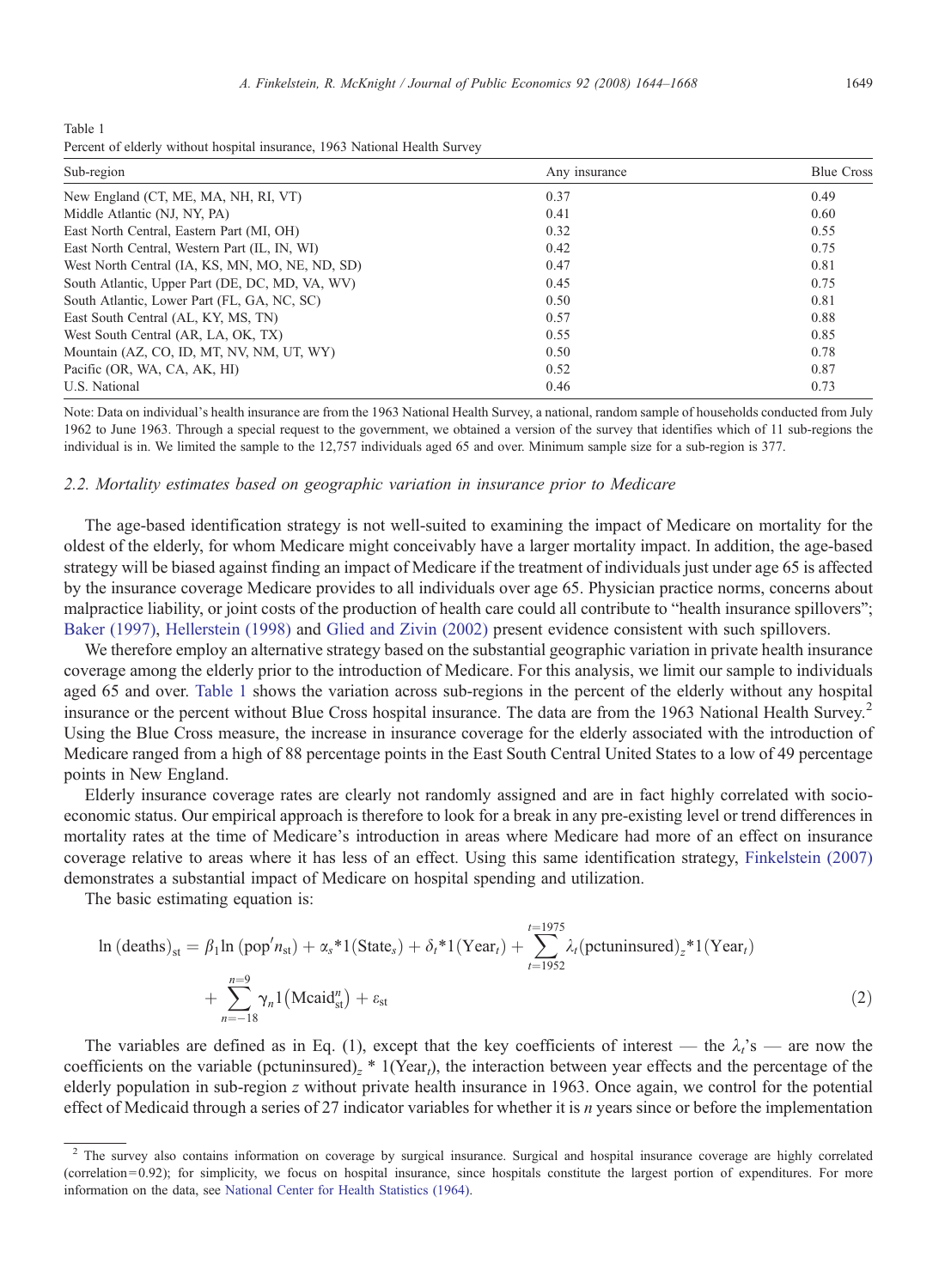of Medicaid in state  $s$  (Mcaid<sup>n</sup><sub>st</sub>). We estimate Eq. (2) by OLS using the square root of the population in state  $s$  and year  $t$ for weights. Unweighted estimates (not reported) are very similar. We adjust our standard errors to allow for an arbitrary covariance matrix within each state over time.

We present results using the Blue Cross measure of insurance since, unlike most other forms of health insurance for the elderly, Blue Cross insurance provided meaningful coverage. In addition, Medicare benefits were explicitly modeled after these plans ([Anderson et al., 1963; Ball, 1995; Newhouse, 2002](#page-23-0)). In practice the results are not sensitive to the choice of health insurance measure (not shown).<sup>3</sup>

[Fig. 4](#page-7-0) shows the  $\lambda_i$ 's from estimating Eq. (2). Panel A shows that, for individuals aged 65 and over, mortality rates were rising in areas with less insurance relative to the areas with more insurance prior to the introduction of Medicare; this is not surprising since areas with less insurance are also poorer. The identifying (or, counterfactual) assumption is that, absent Medicare, the differential trend in mortality improvements would have continued. Any systematic divergence from this differential trend after 1966 would suggest an impact of Medicare. However, there is no indication of any divergence. In results not reported, we implemented statistical tests that confirm this visual impression. Again, we also found no evidence of an impact of Medicare for specific causes of death — such as cardiovascular disease or for two sub-populations where health insurance might have been expected to have more of an impact on health: nonwhites or individuals living in urban areas (not shown).<sup>4</sup>

One of the advantages of using the geography-based identification strategy instead of the age-based identification strategy is the ability to look at the effect of Medicare separately for different age groups. Panels B and C of [Fig. 4](#page-7-0) therefore report results separately for, respectively, individuals aged 65–74 and individuals aged 75 and over. For neither age group is there evidence of any differential decline in mortality rates in areas where insurance coverage increased more as a result of Medicare's introduction. Indeed, the results for individuals aged 65–74 suggest that Medicare is associated with an *increase* in mortality rates, while results for individuals aged 75+ indicate no impact of Medicare in either direction. Statistical tests (not reported) confirm this visual impression.

A concern with using geographic variation in private insurance coverage to identify the impact of Medicare is that areas of the country with different levels of insurance coverage might experience differential changes in mortality in the decade after Medicare for other reasons. For example, the mid-1960s through early 1970s were a period of innovation in the treatment of cardiovascular disease, including new information about the risks of smoking and the development of anti-hypertensives ([Cutler and Kadiyala, 2003\)](#page-24-0). If individuals in richer areas were more likely to adopt these health care innovations, this would bias our estimates of the mortality benefits of Medicare downward, since richer areas also had higher pre-Medicare insurance rates and thus a lower estimated impact of Medicare. To try to address this issue, we performed a triple-difference analysis by combining the age-based variation in the previous sub-section with the geographic identification strategy used in this sub-section. This analysis also yields no statistical or substantive impact of Medicare on mortality (results not shown).

#### 2.3. The importance of insurance vs. legal access to hospitals: evidence from the segregated South

The above evidence suggests that — at least in its first 10 years — Medicare played essentially no role in the dramatic decline in mortality rates for the elderly that began in the late 1960s. Since Medicare was associated with a substantial increase in the elderly's use of hospital care [\(Dow, 2002; Cook et al., 2002; Finkelstein, 2007](#page-24-0)), this evidence implies that the Medicare-induced increase in health care consumption was relatively unimportant in contributing to the overall mortality decline among the elderly. These results raise the question of why the substantial increase in health care utilization associated with Medicare appears to have had little or no effect on elderly mortality.

Our third approach sheds some light on this. The approach is based on the fact that, for a hospital to be eligible to receive Medicare funding, it had to be racially desegregated. As a result, the implementation of Medicare increased non-whites' access to hospitals in segregated parts of the South ([Smith, 1999; Almond et al., 2003\)](#page-24-0). It also resulted in some staggered timing in the introduction of Medicare in parts of the South that had not desegregated their hospitals by

<sup>&</sup>lt;sup>3</sup> In principle, the impact of Medicare varies not only according to the percent of the elderly without insurance but also the percent of the elderly in the area. In practice however, there is very little variation even across counties in the percent elderly.

<sup>&</sup>lt;sup>4</sup> The results are also robust to a number of other specifications such as a linear rather than log-linear model, estimating the model separately by gender, excluding one subregion at a time, excluding all four Southern sub-regions at once, and excluding the Medicaid control variables (not shown).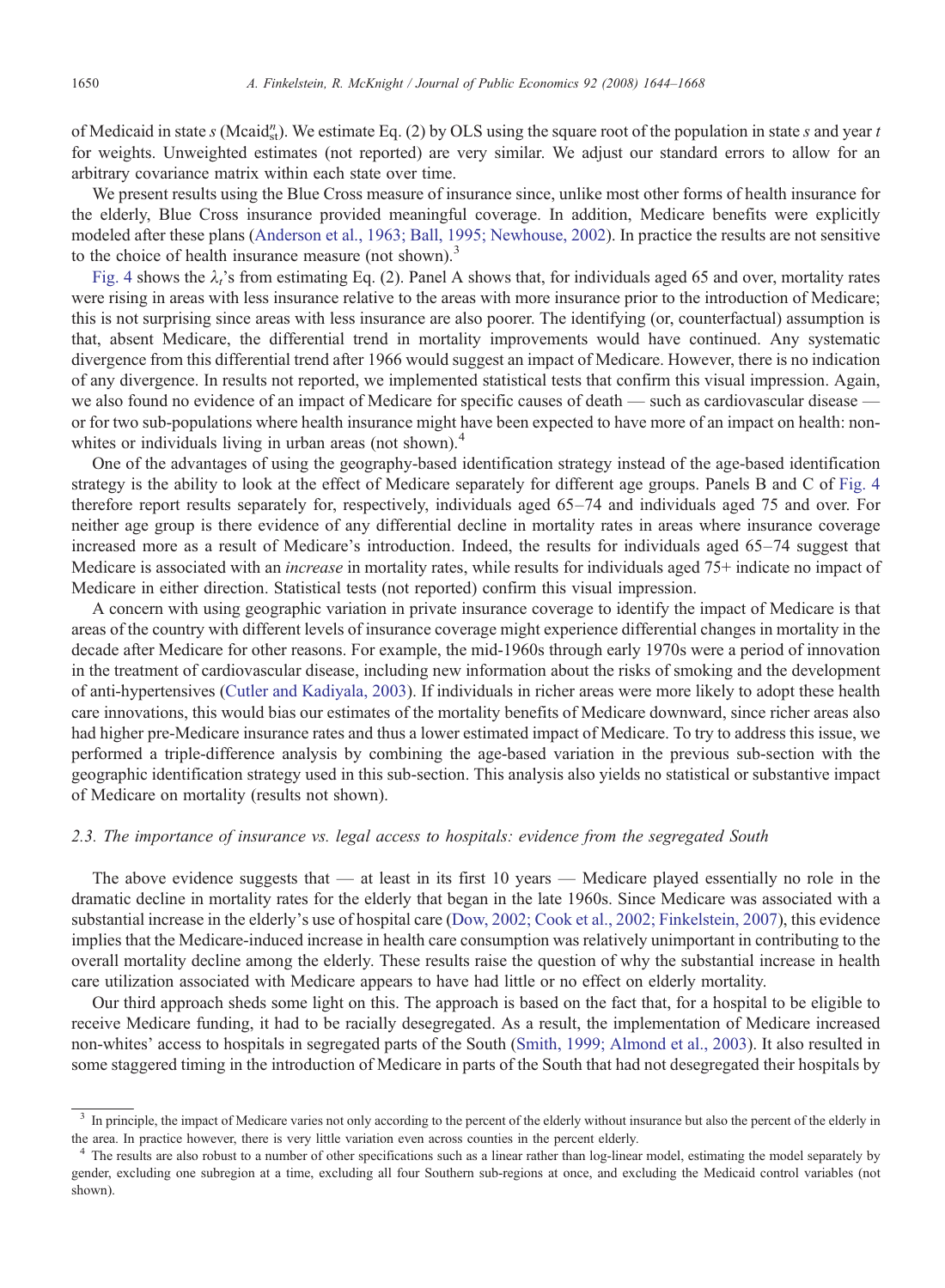

<span id="page-7-0"></span>



Fig. 4. Estimates of Eq. (2), the geographic variation strategy. Panel A: Ages 65+. Panel B: Ages 65-74. Panel C: Ages 75+. Note: Graphs show the coefficients on the interaction of "pctuninsured" with the year fixed effects (i.e. the  $\lambda_t$ 's) from estimating Eq. (2). Dependent variable is log deaths in state s and year t. Other covariates are log population, state fixed effects, year fixed effects, and indicator variables for year since Medicaid implementation in the state. Standard errors are adjusted for an arbitrary variance–covariance matrix within each state. Vertical line indicates 1965, the year before Medicare was implemented.

the start of Medicare. Using the American Hospital Association's Annual Survey of Hospitals, we estimate that only three-quarters of counties in the entire South — and only one-quarter of counties in the Mississippi Delta — had a Medicare-certified hospital by the end of 1966.

Using this variation in timing of Medicare implementation, [Almond et al. \(2003\)](#page-23-0) show that, in the Mississippi Delta, counties that had a Medicare-certified hospital by February 1969 — and had therefore desegregated by that point —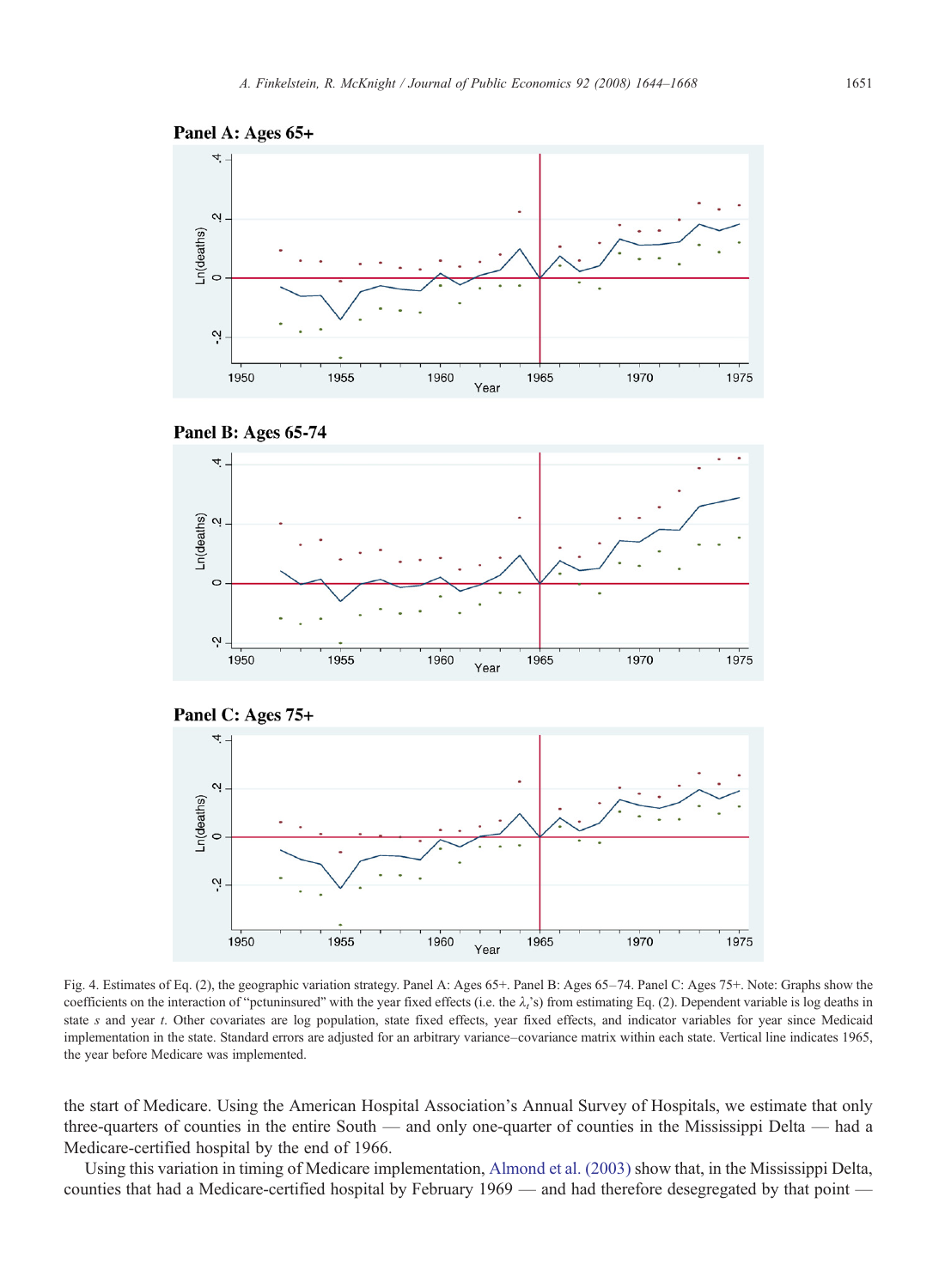experienced dramatic declines in non-white *post-neonatal* mortality from diarrhea and pneumonia in the late 1960s relative to counties that did not have Medicare-certified hospitals. We follow [Almond et al.'s \(2003\)](#page-23-0) empirical strategy and estimate the impact of Medicare on elderly mortality in the Mississippi Delta:

$$
y_{ct} = \alpha_c * 1(\text{country}_c) + \delta_t * 1(\text{year}_t) + \lambda \text{Certified}_{ct} + \varepsilon_{ct}
$$
\n(3)

The dependent variable is a measure of deaths in county  $c$  and year t. The regression includes a series of county fixed effects and year fixed effects (1(country<sub>c</sub>) and 1(year<sub>t</sub>) respectively). The key coefficient of interest is  $\lambda$ , which represents the change in elderly mortality associated with having at least one Medicare-certified hospital in county c at time t. We adjust our standard errors to allow for an arbitrary covariance matrix within each county over time.

We estimate Eq. (3) separately by race, and within race by cause of death. As a result of this fine cutting of the data, a reasonably high proportion of counties has no deaths in a given year. We therefore report results in which the death rate (in levels) is the dependent variable as well as results in which ln(deaths) is the dependent variable and ln(population) is included on the right hand side. We estimate Eq. (3) using as weights the square root of the county- and race-specific population in year t.

Table 2 reports the results. The first two columns indicate that the introduction of Medicare had no discernible impact on overall elderly mortality in the Mississippi delta, either for non-whites (Panel A) or whites (Panel B). However, the next two columns suggest that the introduction of Medicare was associated with a statistically significant decline in nonwhite elderly *pneumonia* mortality rates. There is no evidence of comparable effects for whites, or for other causes of death. For example, the last two columns indicate no impact of Medicare on mortality from cardiovascular disease, which accounted for two-thirds of elderly deaths in 1965; improvements in cardiovascular disease mortality were also the primary cause of the decline in elderly mortality starting in the late 1960s [\(Cutler and Kadiyala, 2003\)](#page-24-0).

Although statistically significant, the impact of Medicare on non-white elderly pneumonia mortality is substantively small. The point estimates suggest that Medicare is associated with a 35% (log-linear specification) or 0.1 percentage point (linear specification) decline in non-white elderly pneumonia deaths. Only 3.3% of elderly deaths in 1965 were from pneumonia; therefore even the larger estimate suggests that Medicare reduced non-white elderly overall mortality in these counties by only 1%. By contrast, pneumonia-related deaths were over one-quarter of infant deaths. This explains why [Almond et al. \(2003\)](#page-23-0) estimate a substantially larger impact of Medicare on non-white post-neonatal mortality than we do for non-white elderly mortality, even though Medicare provided insurance coverage to the nonwhite elderly in addition to the access to hospitals it provided to non-whites of all ages.

More generally, these findings help explain our estimates that Medicare appears to have had little or no effect on overall elderly mortality. At the time of Medicare's introduction, hospitals were primarily effective at treating shortterm acute illness, rather than chronic disease [\(Somers and Somers, 1961](#page-24-0)). Our findings suggest that — apart from nonwhites who were denied access to hospital care in some places prior to Medicare — individuals with pneumonia and

|                            | All causes of death |                 | Deaths from pneumonia |                     | Deaths from cardiovascular<br>disease |              |
|----------------------------|---------------------|-----------------|-----------------------|---------------------|---------------------------------------|--------------|
|                            | Log-linear          | Linear          | Log-linear            | Linear              | Log-linear                            | Linear       |
| Panel A: Non-White         |                     |                 |                       |                     |                                       |              |
| Certified                  | 0.00025(0.027)      | $-0.001(0.002)$ | $-0.345***(0.137)$    | $-0.001**$ (0.0003) | 0.060(0.043)                          | 0.001(0.002) |
| ln(pop'n)                  | $0.446**$ (0.211)   |                 | 0.341(1.185)          |                     | .190(0.330)                           |              |
| Mean of dependent variable | 4.58                | 0.066           | 0.937                 | 0.002               | 4.046                                 | 0.039        |
| N                          | 425                 | 425             | 304                   | 425                 | 425                                   | 425          |
| Panel B: White             |                     |                 |                       |                     |                                       |              |
| Certified                  | $-0.009(0.033)$     | 0.0002(0.002)   | 0.025(0.118)          | $-0.00013(0.00026)$ | 0.026(0.040)                          | 0.001(0.001) |
| ln(pop'n)                  | $0.747***(0.192)$   |                 | $1.464***(0.520)$     |                     | $0.642***(0.185)$                     |              |
| Mean of dependent variable | 4.16                | 0.061           | 0.734                 | 0.002               | 3.709                                 | 0.039        |
| N                          | 425                 | 425             | 311                   | 425                 | 425                                   | 425          |

 $\mathbf{E} = \mathbf{E} \mathbf{E} \mathbf{E} \mathbf{E}$  at least 1 Medicare-certified hospital in the county of county  $\mathbf{E} \mathbf{E}$ 

Note: Results are from estimating Eq. (3) on the 25 counties in the Mississippi Delta for non-white and white elderly. We follow [Almond et al. \(2003\)](#page-23-0) in their definition of the Mississippi Delta counties. Standard errors in parentheses; we allow for an arbitrary covariance matrix within each county over time. Data are from 1959–1975 only, since data before 1959 are not available at the county level by race. \*, \*\*, \*\*\* denotes significance at the 10%, 5%, and 1% levels, respectively.

Table 2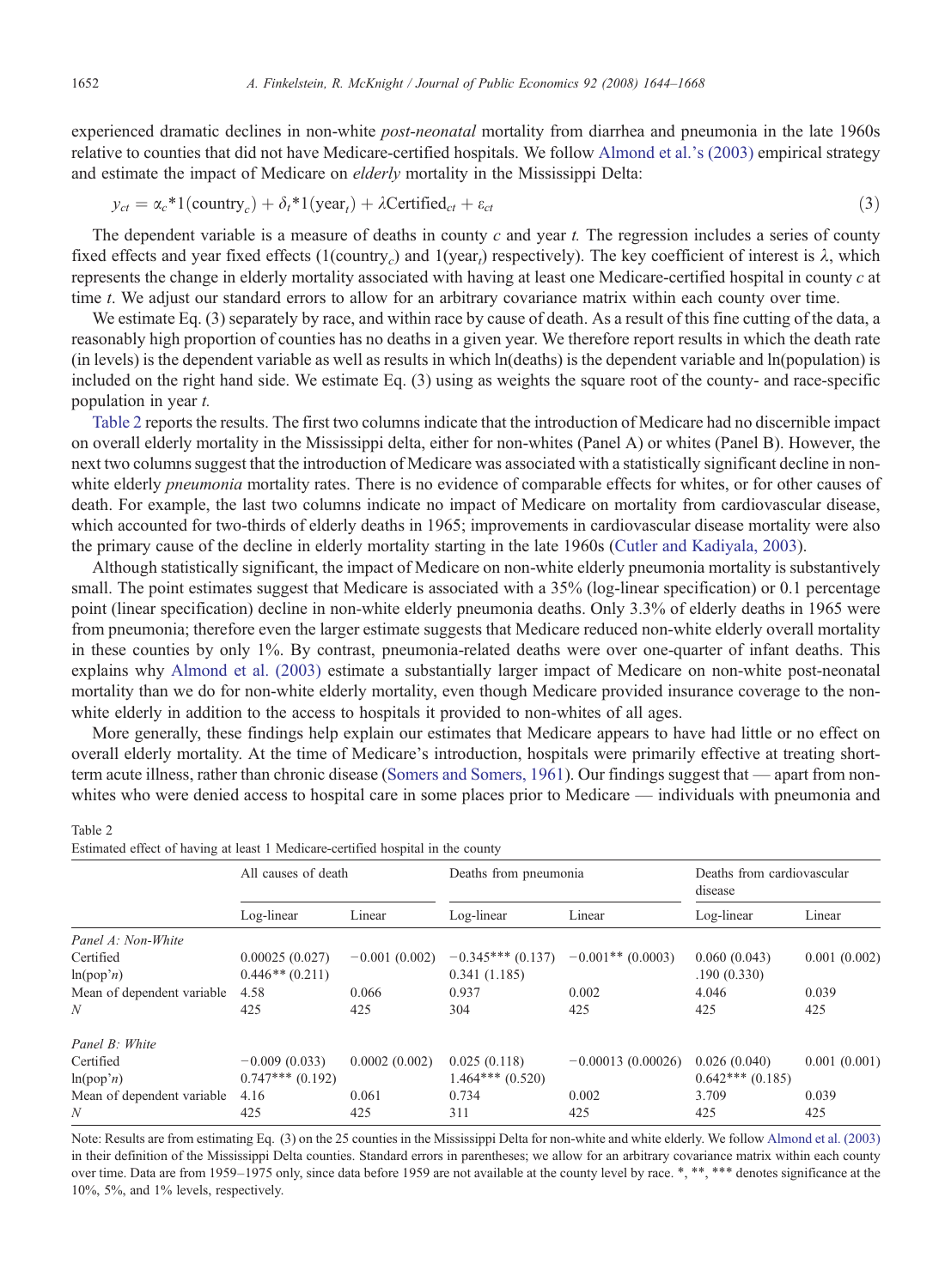<span id="page-9-0"></span>

| Table 3                                     |  |  |
|---------------------------------------------|--|--|
| Summary statistics: 1963 spending, ages 65+ |  |  |

|                                    | Total<br>spending | Total (public+private)<br>insurance spending | Private<br>insurance<br>spending | Out of pocket<br>spending | Total spending as<br>$%$ of income | Out of pocket spending<br>as $\%$ of income |
|------------------------------------|-------------------|----------------------------------------------|----------------------------------|---------------------------|------------------------------------|---------------------------------------------|
| Total                              | 844               | 75                                           | 75                               | 770                       | $10.4\%$                           | $10.1\%$                                    |
| Medicare-eligible (Parts $A + B$ ) | 518               | 71                                           | 71                               | 448                       | 5.2                                | 4.9                                         |
| Hospital (Part A)                  | 263               | 16                                           | 16                               | 247                       | 2.1                                | 2.2                                         |
| Physician (Part B)                 | 255               | 55                                           | 55                               | 201                       | 3.1                                | 2.7                                         |
| Home visits                        | 31                |                                              |                                  | 31                        | 0.6                                | 0.6                                         |
| Drugs                              | 294               |                                              |                                  | 291                       | 4.6                                | 4.6                                         |

Table reports mean spending in year 2000 dollars for individuals aged 65 and over in 1963. N= 658. Individual income is calculated as household income divided by number of individuals in the household. We measure total insurance spending as private insurance spending in 1963, and as private insurance spending plus Medicare and Medicaid spending in 1970. The 1963 survey does not collect information on public insurance spending; however, we know that public assistance for medical spending prior to 1965 was virtually non-existent [\(Stevens and Stevens, 1974; United States Senate, 1963](#page-24-0)).

other infectious diseases that hospitals could treat effectively at the time were likely to seek medical care regardless of insurance status. This explains why we find evidence of an impact of Medicare's introduction on the elderly non-white pneumonia mortality rate in the segregated South — where the introduction of Medicare opened up access to hospitals for these individuals — but not for whites in the same areas (despite their low insurance coverage prior to Medicare), since whites already had legal access to these hospitals. It also explains why we find no discernable impact of Medicare's introduction on the elderly pneumonia mortality rate for either race using either the age-based or geography-based identification strategy (not shown).

If, prior to Medicare, individuals sought hospital care where it was likely to be effective regardless of insurance coverage, they must have paid out of pocket and/or relied on charity care. Consistent with this, the next section documents a large amount of out of pocket medical spending by the elderly prior to Medicare.

# 3. Medicare and exposure to out of pocket medical expenditure risk

To examine the impact of Medicare on out of pocket expenditure risk, we use individual-level data on health care expenditures from the 1963 and 1970 Surveys of Health Service Utilization and Expenditures. These data contain information on health care expenditures for 7802 individuals in 1963, and 11,619 in 1970. For much of the analysis, we limit the sample to the 3030 individuals aged 55–74 in either year.<sup>5</sup>

The data contain detailed information on medical spending both by type of spending (e.g. hospital, physician, drug) and by source of payment (out of pocket, private insurance, public insurance, and total). We construct out of pocket spending as the difference between total spending and total insurance spending.<sup>6</sup>

Table 3 provides some descriptive statistics on the medical spending by the elderly in 1963, prior to the introduction of Medicare. All dollar estimates in this and subsequent tables, or reported in the paper, are converted to 2000 dollars using the CPI-U. At \$844, average annual per capita medical spending by the elderly in 1963 represented over 10% of income. Over 90% of this spending was paid out of pocket.<sup>7</sup> Sixty percent of these out of pocket expenditures were for medical services that subsequently became covered by Medicare (i.e. doctor and hospital expenditures); the rest were

<sup>&</sup>lt;sup>5</sup> The surveys were conducted by the Center for Health Administration Studies and the National Opinion Research Center. The 1963 survey is designed to be representative of the non-institutionalized U.S. population; the 1970 survey also excludes the institutionalized population but over samples the elderly, rural areas, and the urban poor. Neither survey includes usable population weights. While the lack of sample weights can produce misleading estimates for how the distribution of out of pocket spending for the entire population changed between 1963 and 1970, there is no reason to suspect it will bias the difference-in-difference comparison of changes in spending for one age group relative to another. Spending data is based on individual self-reports, but attempts were made to verify insurance claims with third party payers. Neither survey contains geographic identifiers. For more details see [ICPSR \(1988\)](#page-24-0) and [ICPSR \(2002\)](#page-24-0).<br><sup>6</sup> Out of pocket spending is reported directly in 1970 (but not in 1963). We compared the reported measure to our constructed measure in 1970

and found them to be the same in 92% of cases.

 $^7$  This is similar to [Boaz's \(1978\)](#page-23-0) finding that out of pocket medical expenditures absorbed a substantial fraction of the income of non-elderly disabled individuals in 1965.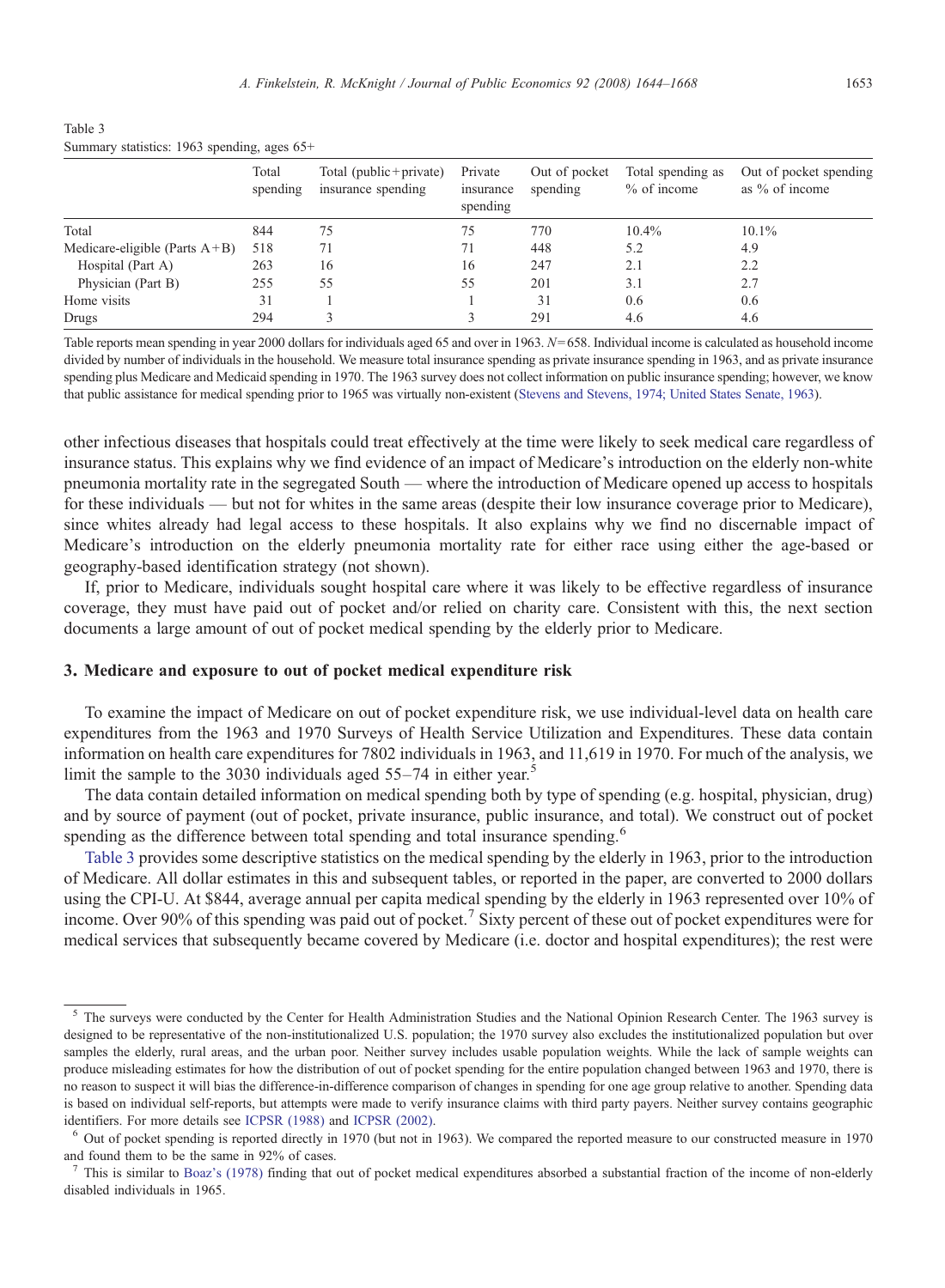<span id="page-10-0"></span>

Fig. 5. Medicare-eligible out of pocket spending. Individual aged 65+ in 1963.

for drugs, primarily prescription drugs.<sup>8</sup> Fig. 5 indicates that there was a substantial right-tail to the distribution of elderly out of pocket medical expenditures in 1963 that would subsequently be covered by Medicare, a finding that, to our knowledge, has not been previously demonstrated. This right-tail also persists when we examine the distribution of out of pocket medical spending as a percentage of income (not shown).

Our empirical strategy is to compare changes in spending for individuals over age 65 to changes in spending for individuals under age 65 between 1963 and 1970. To increase the plausibility of the identifying assumption that, absent Medicare, changes in various types of spending for individuals above and below age 65 would have been the same, we focus primarily on changes in spending for the "young elderly" (ages 65 to 74) relative to that for the "near elderly" (ages 55 to 64). We also investigate the potential validity of this identifying assumption by examining changes in spending for adjacent age groups that experienced the same change (or lack of change) in Medicare coverage. For all of the spending categories we examine, mean spending in 1963 is substantively quite similar and statistically indistinguishable for the two age groups.

Of course, as previously noted, Medicaid was also introduced between 1963 and 1970. Unlike in the mortality analysis, however, we do not have geographic identifiers in these data, and therefore cannot exploit the variation across states in the timing of Medicaid introduction. (For the same reason, we also cannot use the geographic variation in Medicare's impact on insurance to identify its effects on out of pocket medical expenditures.) However, we believe any confounding effect of the introduction of Medicaid on the distribution of out of pocket expenditures for the elderly is likely to be small, and, if anything, to bias downward our estimated impact of Medicare on risk exposure. As previously noted, Medicaid spending for the elderly on Medicare-eligible services was only about 4% of Medicare spending in the early 1970s [\(NCHS, 2002; Holahan, 1975\)](#page-24-0). Since Medicaid spending was higher for the near elderly (our control group) than for the young elderly (our treatment group), any impact of Medicaid likely biases downward our estimated impact of Medicare on the distribution of out of pocket spending.

# 3.1. Impact of Medicare on mean spending

Although our primary interest is in the impact of Medicare on the distribution of out of pocket spending, we begin with a brief analysis of the impact of Medicare on average spending of different types. Our basic estimating equation is:

$$
\text{spend}_{iat} = \gamma X_{iat} + \beta_1 \text{elderly}_a + \beta_2 \text{year1970}_t + \beta_3 (\text{elderly}_a * \text{year1970}_t) + \varepsilon_{iat} \tag{4}
$$

We have not classified home health care as Medicare-eligible because Medicare covered only a very limited amount of home health care at that time ([Somers and Somers, 1967](#page-24-0)). In practice, given how small home health care expenditures were, including it in Medicare-covered expenditures has little effect on any of the analysis.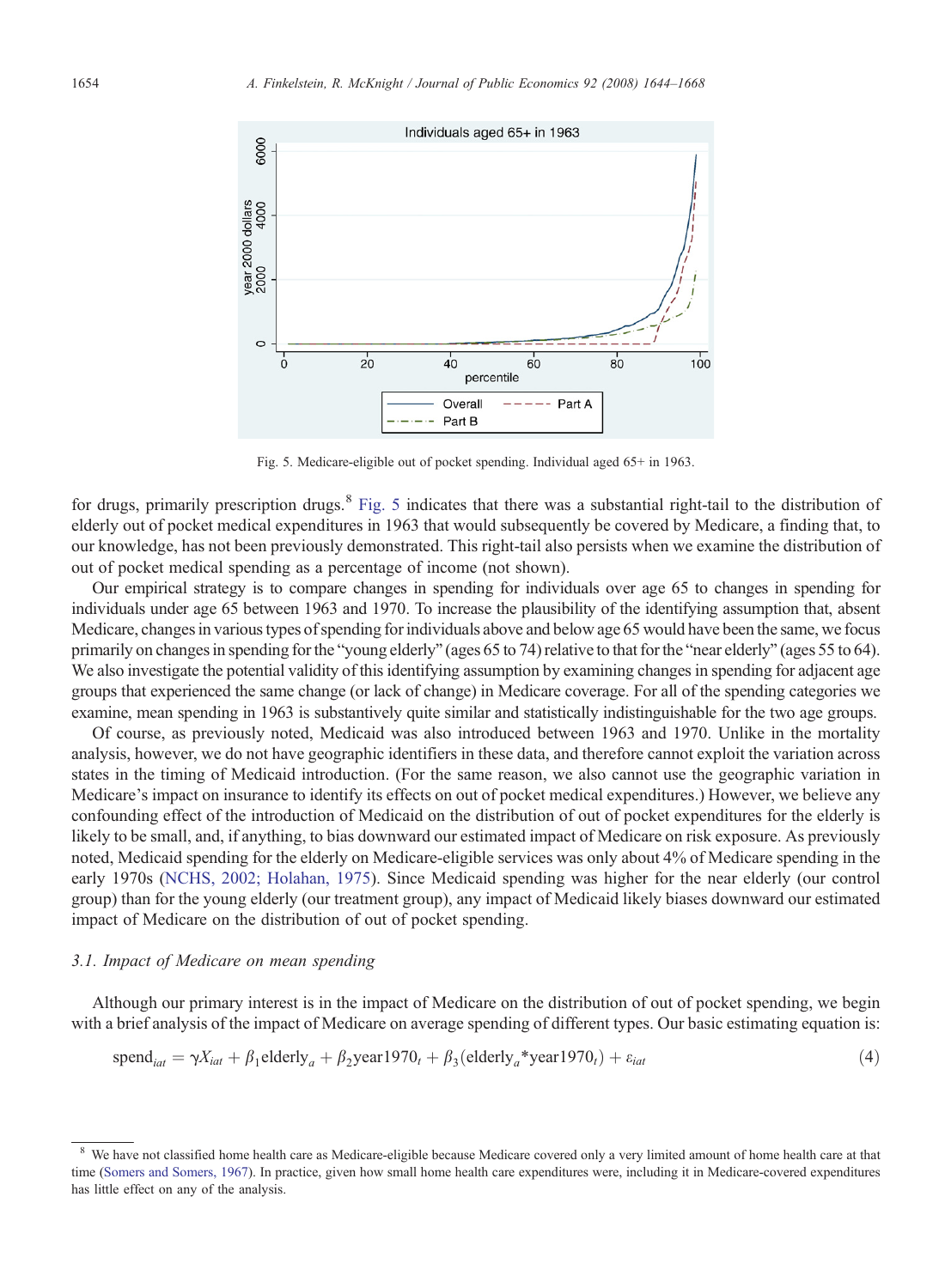<span id="page-11-0"></span>

| Table 4 |                                                   |  |
|---------|---------------------------------------------------|--|
|         | Changes in average Medicare-eligible expenditures |  |

| changes in a verage measure engine expenditures                     |                        |                            |                                           |                        |  |  |
|---------------------------------------------------------------------|------------------------|----------------------------|-------------------------------------------|------------------------|--|--|
|                                                                     | Out of pocket spending | Private insurance spending | Total (public+private) insurance spending | Total spending         |  |  |
| Panel 1: All spending                                               |                        |                            |                                           |                        |  |  |
| Elderly * Year1970                                                  | $-117.3(106.5)$        | $-507.1***$ (97.0)         | $259.0*$ (150.2)                          | 142.3(204.7)           |  |  |
| Elderly                                                             | $-110.6(139.1)$        | $-32.9(118.7)$             | $-156.8(168.7)$                           | $-274.28(240.30)$      |  |  |
| Year1970                                                            | 4.73(67.3)             | $562.08***$ (95.93)        | $724.91***$ (103.6)                       | $714.14***$ $(137.21)$ |  |  |
| Panel 2: Hospital (Part A)<br>Elderly * Year1970                    | $-44.7(89.8)$          | $-465.9***$ (87.6)         | 127.5 (133.84)                            | 85.3 (171.1)           |  |  |
| Panel 3: Physician (Part B)<br>Elderly * Year1970 $-72.58**$ (34.1) |                        | $-41.2*(23.3)$             | $131.5***$ (32.3)                         | 57.0 (53.9)            |  |  |

Note: Table reports the coefficients from estimating Eq. (4) by OLS on a sample of 55 to 74 year olds. Panel 1 reports the results for all Medicareeligible spending (i.e. hospital plus physician spending); in addition to the variables reported in the table, the regressions also include age and age squared, and indicator variable for male, married, and education group (6 years of school of less, between 6 and 12 years of school, or 12 or more years of school). Panels 2 and 3 report the results separately for hospital spending and physician spending; although to preserve space the coefficient on only one variable is reported, the regression analysis contains the exact same set of covariates as in Panel 1. Robust standard errors in parentheses.  $***$ ,  $**$ ,  $*$  denote significance at the 1%, 5% and 10% levels respectively. All estimates are in year 2000 dollars. N=2,834

In this standard difference-in-differences framework, the coefficient of interest is  $\beta_3$ ; it indicates the differential change in spend<sub>iat</sub> between 1963 and 1970 for individuals aged 65 to 74 relative to individuals aged 55 to 64. The covariates  $(X_{iat})$  consist of age, age squared, and indicator variables for male, married and education group (6 years of school or less, between 6 and 12 years, or 12 or more years of school); in practice, the results are virtually identical without these controls (not shown). We estimate Eq. (4) by OLS and calculate Huber–White robust standard errors.<sup>9</sup>

Table 4 reports the results for various Medicare-eligible spending categories. The first panel reports the results for all Medicare-eligible spending; the bottom two panels look separately at hospital spending and physician spending. The coefficient on Elderly\*Year1970 in the first column indicates that the introduction of Medicare is associated with a decline in mean out of pocket spending by the young elderly relative to the near elderly of \$117. This represents about a one-quarter decline in the out of pocket spending of the young elderly in 1963, but is not statistically significant. The estimated decline in mean out of pocket spending on physicians shown in the third panel is statistically significant and corresponds to about a one-third decline. These estimates are somewhat smaller than estimates of the impact of other social insurance programs on risk reduction. For example, [Gruber \(1997\)](#page-24-0) estimates that the public unemployment insurance system reduces the fall in consumption associated with an unemployment spell by about two-thirds. However, we will show below that these estimates of the impact of Medicare on average out of pocket spending mask Medicare's real impact, which is concentrated in the right-tail of out of pocket spending.

The remaining three columns suggest that Medicare is associated with declines in private insurance spending, and increases in total insurance spending and total spending. Although the increase in total spending is not statistically significant, the point estimate on Elderly<sup>\*</sup>Year1970 of \$142.3 implies that Medicare was associated with an increase in total spending of 28% relative to average Medicare-eligible spending in 1963 of \$518 (see [Table 3](#page-9-0)). Interestingly, the estimates from the RAND health insurance experiment would also predict that the introduction of Medicare would be associated with a 28% increase in medical spending [\(Newhouse 1993; Finkelstein, 2007\)](#page-24-0). In results not reported, we found no evidence of an impact of Medicare on drug spending, which Medicare does not reimburse.

The results also shed some light on the validity of inferring the impact of Medicare from the difference-indifferences comparison of changes in spending for the near elderly relative to the young elderly. The coefficient on Elderly is always statistically insignificant, indicating that in 1963 individuals aged 55–64 did not have statistically significantly different average spending from individuals aged 65–74; this lends some credence to the identifying

<sup>&</sup>lt;sup>9</sup> In results not reported, we found that the p-values are essentially unaffected if we instead implement the randomized inference approach of [Bertrand et al. \(2004\).](#page-23-0)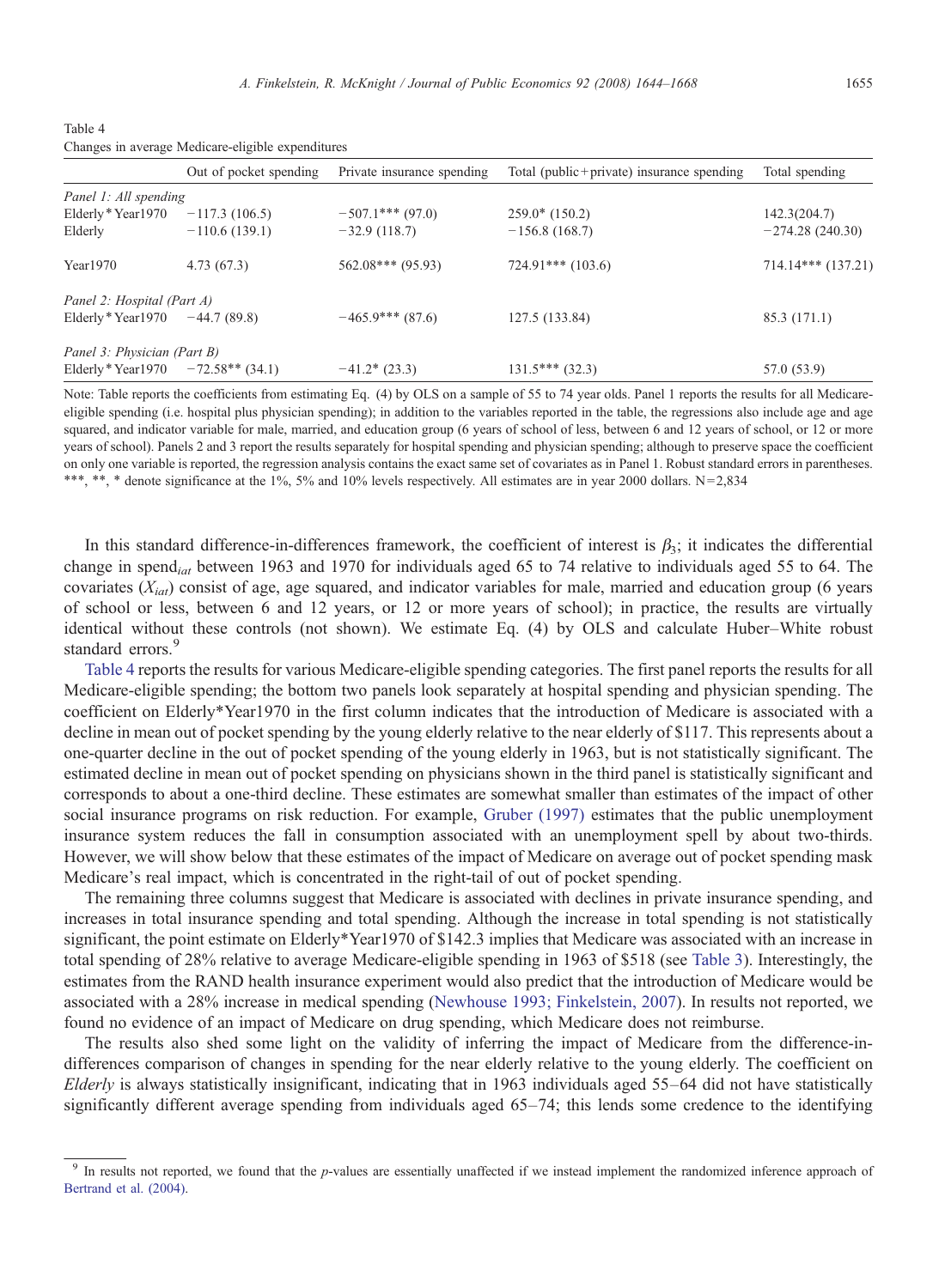<span id="page-12-0"></span>

Fig. 6. Centiles of Medicare-eligible out of pocket spending by age group and year.

assumption that, in the absence of Medicare, these two age groups would have experienced similar changes in spending.

However, the results also suggest that the introduction of Medicare may have had spillover effects on health spending for the near elderly; the coefficient on Year1970 indicates that the near elderly experienced large and statistically significant increases in total insurance spending and total spending between 1963 and 1970. This increase in spending among the near elderly may in part reflect the effect of Medicare, since there is evidence that Medicare encouraged increased hospital construction and new technology adoption [\(Finkelstein, 2007](#page-24-0)), which may have served to increase utilization among 55–64 year olds as well. Such spillover effects would bias downward our estimates of the impact of Medicare on the increase in total health spending, as increases in spending for the "control group" of near elderly may partly reflect the effect of Medicare. Consistent with this, [Finkelstein \(2007\)](#page-24-0) finds a substantially larger impact of Medicare on total spending using a geographic-based identification strategy akin to that used in Section 2.2, which is less likely to be biased downward by such spillovers than the age-based identification strategy used in Eq. (4). As a result, we would caution against placing too much credence on the estimated increase in total spending associated with Medicare that comes out of the age-based identification strategy.

We are much more sanguine, however, about the merits of the age-based identification strategy for estimating the impact of Medicare on out of pocket spending. Of course, the same types of spillovers could also bias upward our estimate of the impact of Medicare on reducing out of pocket spending of the elderly, if the spillovers induced increased out of pocket spending by the near elderly. While we cannot rule out this possibility, the coefficient on Year1970 for out of pocket spending does not suggest a statistical or substantive change in mean out of pocket spending for the near elderly. Fig. 6 similarly indicates that the distribution of out of pocket spending did not change for the near elderly between 1963 and 1970. The difference-in-difference estimates of the impact of Medicare on out of pocket spending by the young elderly are thus virtually identical to the simple time series difference.

## 3.2. Effect of Medicare on the out of pocket spending distribution: centile treatment estimates

Fig. 6 also conveys the impact of Medicare on the *distribution* of out of pocket spending. The distribution of out of pocket spending for the near elderly in 1963 and 1970 as well as for the young elderly in 1963 all lie close to each other. By contrast, the distribution of out of pocket spending for the young elderly in 1970 (i.e. after Medicare) lies substantially below the other three distributions in the top quartile of the distribution.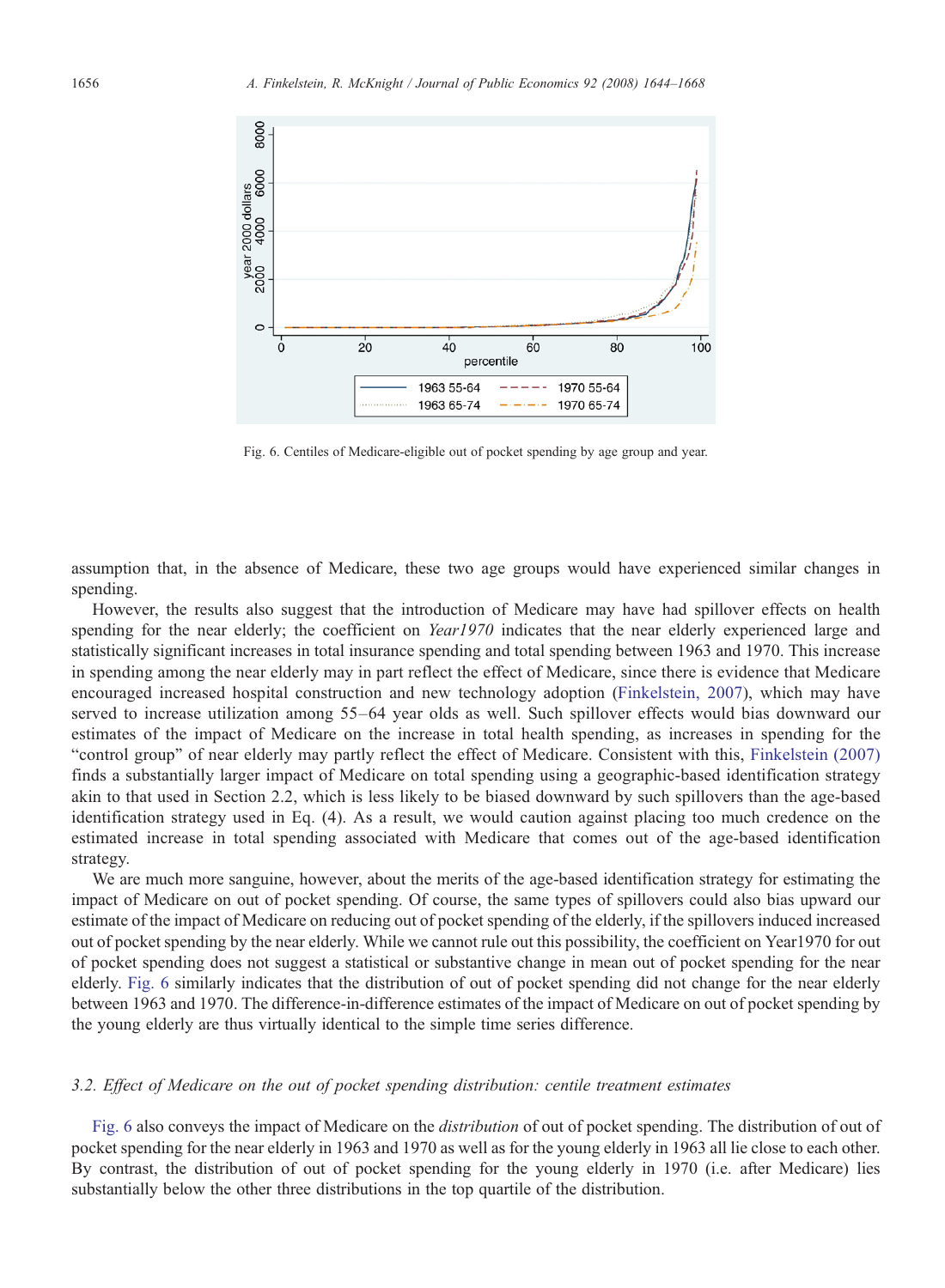<span id="page-13-0"></span>To estimate the impact of Medicare on the distribution of out of pocket spending more formally, we estimate quantile treatment effects for each centile of the spending distribution, following the approach outlined in [Bitler et al.](#page-23-0) [\(2006\)](#page-23-0). The quantile treatment effect for quantile  $q$  is estimated as follows:

$$
\Delta_q = \left\{ \text{spend}_q(1970, \text{ elderly} = 1) - \text{spend}_q(1963, \text{ elderly} = 1) \right\}
$$

$$
- \left\{ \text{spend}_q(1970, \text{elderly} = 0) - \text{spend}_q(1963, \text{elderly} = 0) \right\}
$$
(5)

To adjust for covariates, we replace the centile from the spending distribution with the centile from the distribution of spending residuals from a linear regression of spending on the covariates described above in the context of equation (4). We calculate confidence intervals for our estimates using the empirical standard deviation of 200 bootstrap replications of the quantile treatment estimates.



Fig. 7. Centile treatment estimates for Medicare-eligible out of pocket spending. a. Ages 55–74 No Covariates. Note: Based on estimating Eq. (5) for Medicare-eligible out of pocket spending. Dashed lines indicate 95% confidence intervals. The 95% confidence interval for the 99th percentile (−9174, 2044) is not shown on the graph. b. Age 55–74 covariate-adjusted. Note: Based on estimating Eq. (5) for Medicare-eligible out of pocket spending. The 95% confidence interval for the 99th percentile (−7036, 1737) is not shown on the graph. c. Ages 55–90 No Covariates. Note: Based on estimating Eq. (5) for Medicare-eligible out of pocket spending. The 95% confidence interval for the 99th percentile (−9814, 1392) is not shown on the graph. d. Ages 55–90 covariate-adjusted. Note: Based on estimating Eq. (5) for Medicare-eligible out of pocket spending. The 95% confidence interval for the 99th percentile  $(-7866, 1206)$  is not shown on the graph.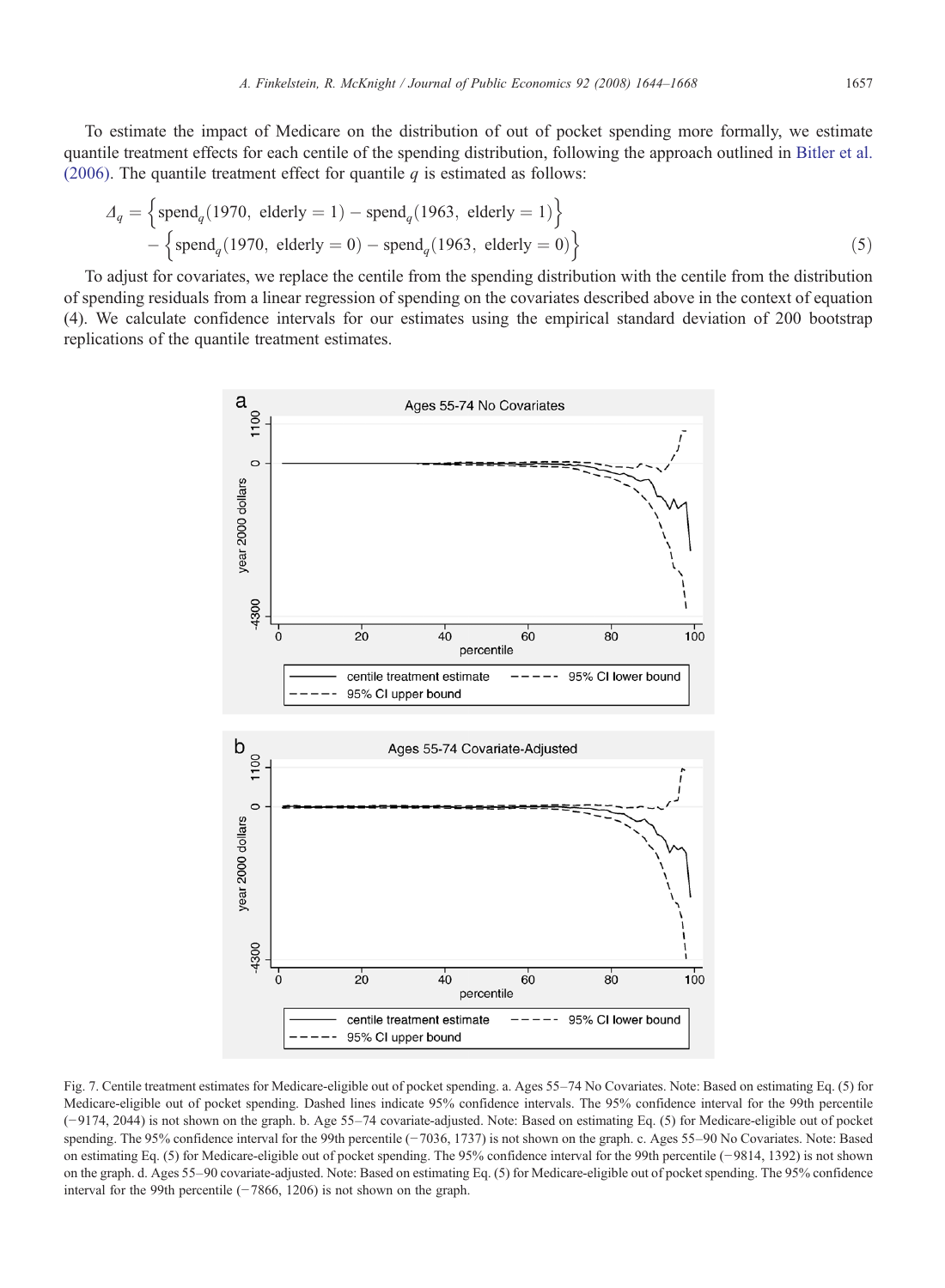

Fig. 7 (continued).

The results are shown without covariate adjustment [\(Fig. 7](#page-13-0)a) and with covariate adjustment ([Fig. 7](#page-13-0)b). The results are striking. There is no evidence of an impact of Medicare on out of pocket spending until the top quartile of the out of pocket spending distribution. For this top quartile, the declines are dramatic, and increase monotonically throughout the quartile. [Table 5](#page-15-0) reports the point estimates — and statistical significance — of the 75th through 99th centiles in columns 3 and 4. They indicate that, on average, Medicare is associated with a 40% decline in out of pocket spending for the top quartile of the distribution.<sup>10</sup> The declines are even larger for the top decile, where Medicare is associated with an almost 50% decline in out of pocket spending, or an average decline of about \$1200 per person. [Fig. 7c](#page-13-0) and d show that the quantile treatment estimates look similar if we expand the elderly sample to include all those aged 65–90; these point estimates are reported in columns 5 and 6 of [Table 5.](#page-15-0)

The quantile treatment estimator in Eq. (5) uses as a proxy for the change in spending that would have occurred for spending *quantile q* in the treatment group absent the introduction of Medicare, the change in spending that did occur for the same quantile  $q$  in the control group. An alternative estimator suggested by [Athey and Imbens \(2006\)](#page-23-0) uses as a proxy for the change in spending that would have occurred for spending *level*  $\gamma$  in the treatment group absent the

<sup>&</sup>lt;sup>10</sup> These estimates are based on the covariate-adjusted specification. The estimates without covariates would suggest an almost 50% decline in out of pocket spending for the top quartile.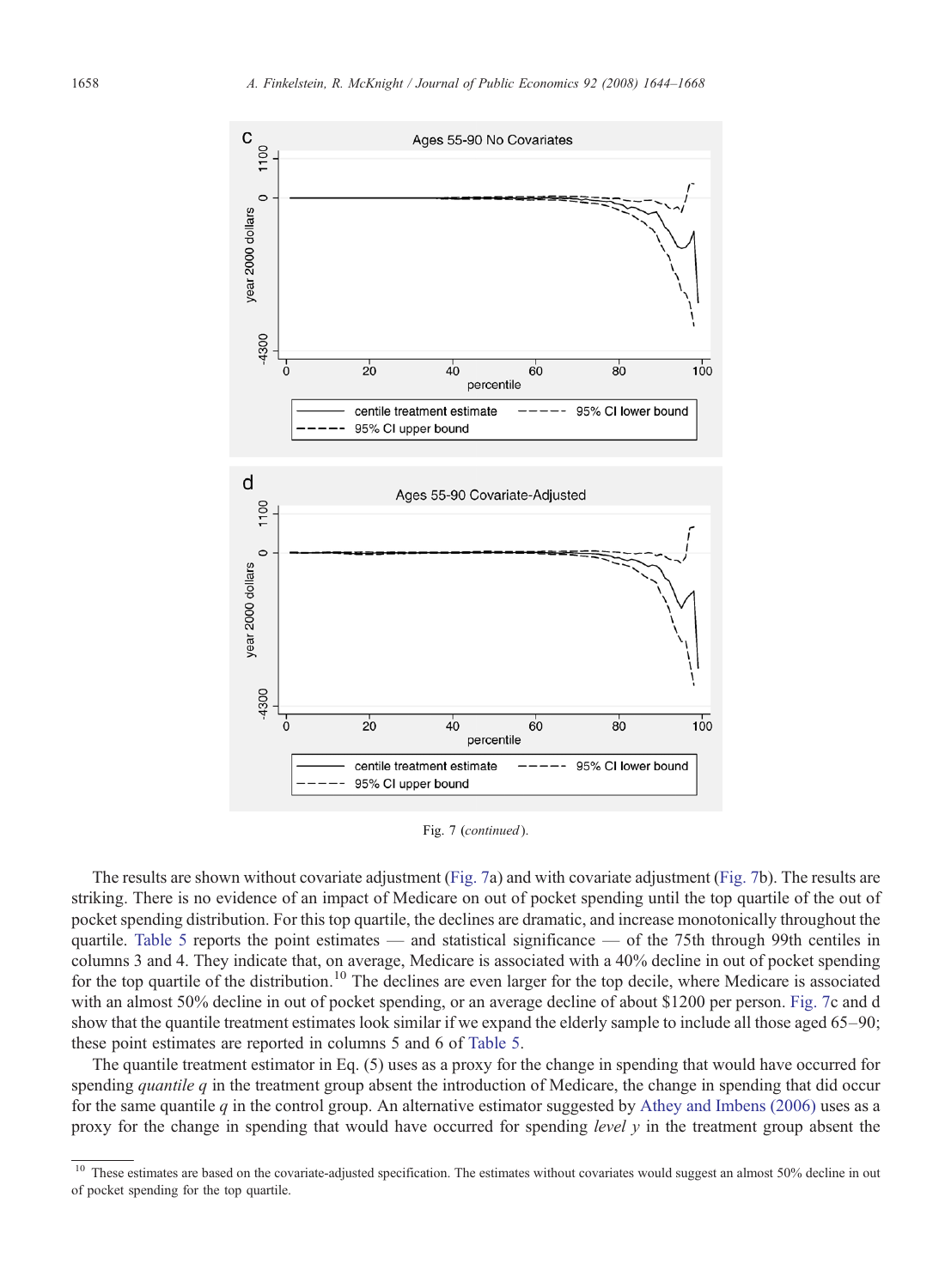<span id="page-15-0"></span>Table 5 Effect of Medicare on distribution of out of pocket spending

| Centile<br>Out of |                                | Centile treatment estimates         |                              |                         |                              |  |  |
|-------------------|--------------------------------|-------------------------------------|------------------------------|-------------------------|------------------------------|--|--|
|                   | pocket                         | Individuals 55-74                   |                              | Individuals 55-90       |                              |  |  |
|                   | (ages<br>$65 - 74$<br>in 1963) | spending<br>Overall (no covariates) | Overall (covariate-adjusted) | Overall (no covariates) | Overall (covariate-adjusted) |  |  |
| (1)               | (2)                            | (3)                                 | (4)                          | (5)                     | (6)                          |  |  |
| 75                | 304                            | $-105$                              | $-46$                        | $-78*$                  | $-31$                        |  |  |
| 76                | 326                            | $-124*$                             | $-74$                        | $-94*$                  | $-56$                        |  |  |
| 77                | 395                            | $-185**$                            | $-97$                        | $-104*$                 | $-64$                        |  |  |
| 78                | 422                            | $-185**$                            | $-91$                        | $-97*$                  | $-84$                        |  |  |
| 79                | 456                            | $-213**$                            | $-99$                        | $-154**$                | $-136$                       |  |  |
| 80                | 512                            | $-251**$                            | $-155$                       | $-171**$                | $-129*$                      |  |  |
| 81                | 563                            | $-278**$                            | $-183*$                      | $-201**$                | $-183*$                      |  |  |
| 82                | 563                            | $-314**$                            | $-191**$                     | $-305**$                | $-218**$                     |  |  |
| 83                | 580                            | $-279**$                            | $-197**$                     | $-258**$                | $-178**$                     |  |  |
| 84                | 675                            | $-347**$                            | $-278**$                     | $-280**$                | $-206**$                     |  |  |
| 85                | 703                            | $-368**$                            | $-341**$                     | $-344**$                | $-252**$                     |  |  |
| 86                | 816                            | $-452**$                            | $-410**$                     | $-382**$                | $-310**$                     |  |  |
| 87                | 844                            | $-499**$                            | $-400*$                      | $-454**$                | $-380*$                      |  |  |
| 88                | 957                            | $-459**$                            | $-347**$                     | $-414**$                | $-336**$                     |  |  |
| 89                | 1002                           | $-447**$                            | $-478**$                     | $-393**$                | $-363**$                     |  |  |
| 90                | 1097                           | $-608**$                            | $-531**$                     | $-587**$                | $-464**$                     |  |  |
| 91                | 1463                           | $-922**$                            | $-771*$                      | $-812**$                | $-695**$                     |  |  |
| 92                | 1304                           | $-937**$                            | $-825**$                     | $-935**$                | $-785**$                     |  |  |
| 93                | 1711                           | $-1064**$                           | $-951**$                     | $-1131**$               | $-1031**$                    |  |  |
| 94                | 2127                           | $-1291**$                           | $-1289*$                     | $-1363**$               | $-1349**$                    |  |  |
| 95                | 2324                           | $-1000*$                            | $-1094$                      | $-1415**$               | $-1546**$                    |  |  |
| 96                | 2954                           | $-1274*$                            | $-1208$                      | $-1384**$               | $-1312**$                    |  |  |
| 97                | 3641                           | $-1166$                             | $-1144$                      | $-1246$                 | $-1177$                      |  |  |
| 98                | 4637                           | $-1090$                             | $-1309$                      | $-932$                  | $-1069$                      |  |  |
| 99                | 5599                           | $-2444$                             | $-2527$                      | $-2940$                 | $-3236$                      |  |  |

Note: Centile treatment estimates are from Eq. (5). \*\* denotes significance at the 5% level; \* denotes significance at the 10% level. Results below the top quartile tend to be 0 or very close to 0 and statistically insignificant.

introduction of Medicare, the change in spending that did occur in the control group at the quantile in the control group that corresponds to that same level y. Given the similarity of the treatment and control distributions in the pre-period (see [Fig. 6](#page-12-0)), we find, not surprisingly, that the two approaches yield very similar results (not shown).

A potential concern with the foregoing analysis is that it assumes that, absent the introduction of Medicare, out of pocket spending at the top of the distribution would not have declined for the young elderly relative to the near elderly. We provide some indirect support for this identifying assumption. [Fig. 8](#page-16-0) examines how spending changed between 1963 and 1970 for adjacent age groups who both experienced the same change in Medicare coverage over this period. [Fig. 8](#page-16-0)a shows that out of pocket spending in the top decile of the distribution actually increased for individuals aged 60–64 relative to individuals aged 55–59 (neither of whom became covered by Medicare), although the increase is not statistically significant. [Fig. 8b](#page-16-0) indicates a decrease in out of pocket spending at much of the top end of the distribution for individuals aged 70–74 relative to individuals aged 65–69 (both of whom became covered by Medicare). However, the decreases are statistically insignificant and are about half the magnitude of the estimated decreases for individuals aged 65–74 relative to individuals aged 55–64. These findings suggest that our main analysis comparing 65–74 year olds to 55–64 year olds is not merely picking up an underlying change in the spending distribution that differs systematically by age.

# 4. Cost–benefit analysis

This section provides an analysis of the initial social cost of Medicare and compares it to the social welfare benefits experienced by the first generation of Medicare recipients. We consider potential benefits both from reduced mortality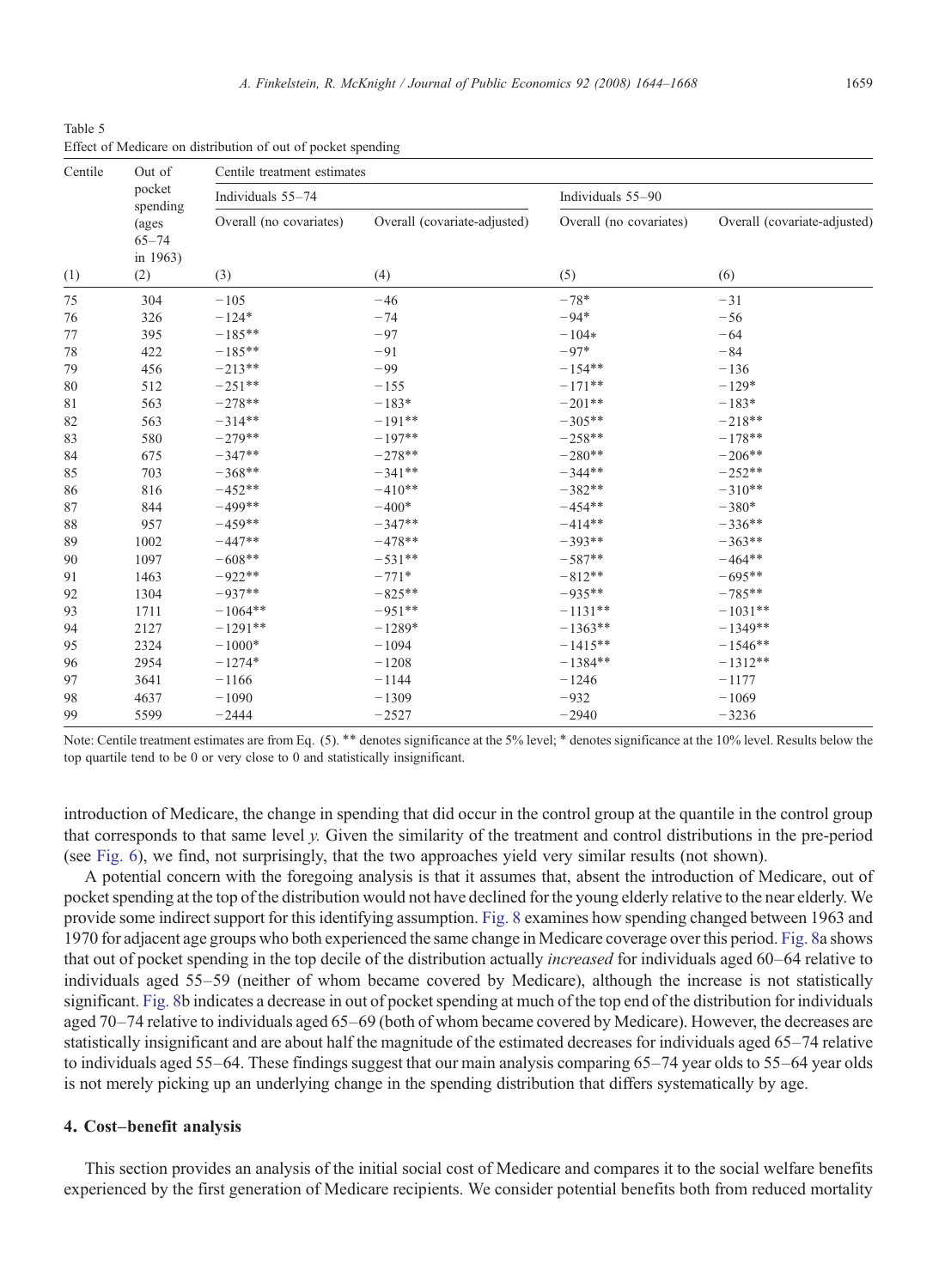<span id="page-16-0"></span>

Fig. 8. Falsification exercises. Centile treatment estimates for Medicare-eligible out of pocket spending. a. Falsification exercise. Ages 55–64 covariate-adjusted. Note: Based on estimating Eq. (5) for Medicare-eligible out of pocket spending. Dashed lines indicate 95% confidence intervals. The 95% confidence interval for the 99th percentile (−7091, 5003) is not shown on the graph. b. Falsification exercises. Ages 65–74 covariateadjusted. Note: Based on estimating Eq. (5) for Medicare-eligible out of pocket spending. The 95% confidence interval for the 99th percentile (−14088, 26512) is not shown on the graph.

and from decreased risk exposure. Our estimates of the annual social costs and benefits of Medicare in its initial years are summarized in [Table 6.](#page-17-0) Because there is considerable uncertainty surrounding these estimates, [Table 6](#page-17-0) presents our central estimates, but also other plausible estimates in brackets; we discuss the sources of sensitivity in detail in the discussion below. It is also important to emphasize that all of this analysis applies to the impact of Medicare in its first few years, and hence for the first cohort of beneficiaries. Medicare's impact on later beneficiaries depends in part on the extent to which Medicare was responsible for the changes in the health care system experienced by later generations, which affected both mortality and medical expenditure risk. We discuss this issue briefly in the conclusion.

#### 4.1. The social cost of Medicare

Medicare imposes two types of costs. First, there is the cost of raising the revenue to pay for the public program. In 1970, Medicare spending was (in 2000 dollars) \$34 billion. The consensus estimate of 0.3 for the marginal cost of public funds in the US [\(Poterba, 1996](#page-24-0)) implies that the annual revenue raising costs associated with Medicare were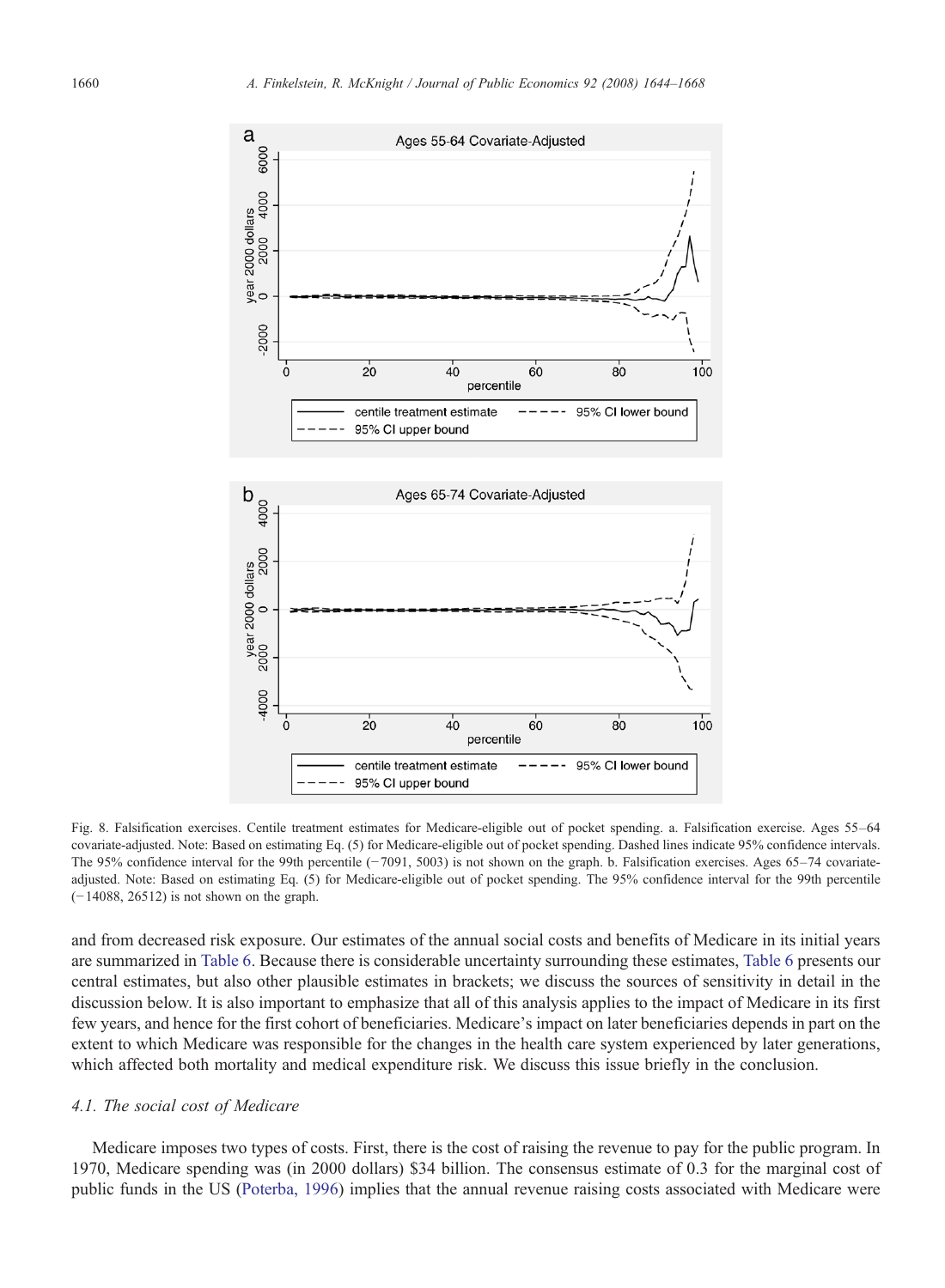<span id="page-17-0"></span>Table 6

|  | Summary of cost-benefit analysis for first cohort of Medicare beneficiaries |  |  |  |  |  |
|--|-----------------------------------------------------------------------------|--|--|--|--|--|
|--|-----------------------------------------------------------------------------|--|--|--|--|--|

|                                                                         | Total (billions of dollars) | Dollars per beneficiary |
|-------------------------------------------------------------------------|-----------------------------|-------------------------|
| Annual social costs:                                                    |                             |                         |
| Cost of public funds                                                    | 10.2                        | 537                     |
| Moral hazard costs [lower bound estimate]                               | $18.5$ [2.8]                | 974 [147]               |
| Annual social benefits:                                                 |                             |                         |
| Value of life-years saved (upper bound of 95th pct confidence interval) | $0.7a$ [17.1]               | $36a$ [900]             |
| Insurance value [range of estimates]                                    | 11 [2, 58.9]                | 585 [105, 3100]         |

This table reports our central estimates for the components of the cost–benefit analysis. Since, as we discuss in more detail in the text, there is considerable uncertainty about the magnitude of the benefits that we estimate, we provide some information in brackets next to each estimate on other plausible estimates. The cost estimates are taken from the existing literature and described in more detail in the text. All estimates are annual estimates in year 2000 dollars, and assume 19 million Medicare beneficiaries in the initial years.

<sup>a</sup> The point estimate used to calculate the value of the reduction in mortality associated with Medicare is statistically insignificant. We do not have any estimates of the reductions in morbidity associated with Medicare.

\$10.2 billion. Second, there are the efficiency costs from the moral hazard effect of health insurance on increased health spending. By including all of the increase in health spending in our cost estimate, we provide an upper bound on the efficiency costs of Medicare, since part of the moral hazard effect comes from the income effect of health insurance, which does not have efficiency costs.

There is a considerable range in the moral hazard estimates for Medicare. The moral hazard estimates in Section 3.1 — which suggest that, by 1970, Medicare was associated with a 28% increase in the elderly's annual health spending —imply that Medicare was associated with a moral hazard cost of \$2.8 billion per year<sup>11</sup>; this is quite similar to the predicted moral hazard effect of Medicare based on the RAND health insurance experiment (see [Finkelstein, 2007\)](#page-24-0). However, the RAND estimates exclude the elderly, and [Chandra et al. \(2007\)](#page-23-0) have estimated a substantially larger price elasticity of demand for the elderly. Moreover, as already noted, our spending analysis based on the age variation in Medicare coverage will produce downward biased estimates of the impact of Medicare on total spending if Medicare had spillover effects that increase spending among the non-elderly. Indeed, [Finkelstein](#page-24-0) [\(2007\)](#page-24-0) estimates the general equilibrium impact of Medicare on hospital spending to be over 6 times larger than the estimates from partial equilibrium analysis based on age variation, or from extrapolation from the results of the RAND experiment. [Finkelstein's \(2007\)](#page-24-0) estimates imply that, in 1970, Medicare was associated with a moral hazard cost of \$18.5 billion per year. We use this larger estimate for our central estimate of the moral hazard cost of Medicare. Combining the moral hazard and public funds costs suggests that the total annual social cost of Medicare was \$28.7 billion, or \$1511 per elderly beneficiary; moral hazard alone is responsible for a cost of \$974 per beneficiary, or about two-thirds of the total cost.

# 4.2. Social value of mortality reductions associated with Medicare

Our central estimate of the mortality impact of Medicare based on the geographic variation strategy is that, by 1970, Medicare was associated with a (statistically insignificant) decline in elderly deaths of 0.15% per year. Appendix A describes how we form this estimate. Given the average mortality rate for individuals 65 and over in 1965 of 6% (author's calculation from the data used in Section 2), and assuming that a life saved in year  $t$  will live for another four years<sup>12</sup>, then (ignoring discounting) these estimates suggest that by 1970 Medicare was associated with an expected saving of 0.00036 (=0.0015  $*$  .06  $*$  4) life-years per person per year. Using a standard estimate for the value of a statistical life-year of \$100,000 ([Cutler, 2004\)](#page-24-0), this suggests that Medicare's mortality reduction was worth, on average, \$36 per elderly person, or \$0.7 billion annually.

<sup>&</sup>lt;sup>11</sup> There were about 19 million people aged 65 and over in 1965 and their average per capita Medicare-eligible health spending in 1963 was \$518 (see [Table 3](#page-11-0)).<br><sup>12</sup> It is difficult to know how long to assume a person whose death is averted by Medicare will live. We use the estimate from [Cutler \(2004\)](#page-24-0) that

improvements in cardio-vascular disease mortality (the primary cause of death among the elderly) have added on average about 4 years of life expectancy at age 45 since 1950. Similarly, the overall increase in life expectancy for a 65-year-old between 1950 and 2004 is 4.8 years [\(NCHS,](#page-24-0) [2006\)](#page-24-0).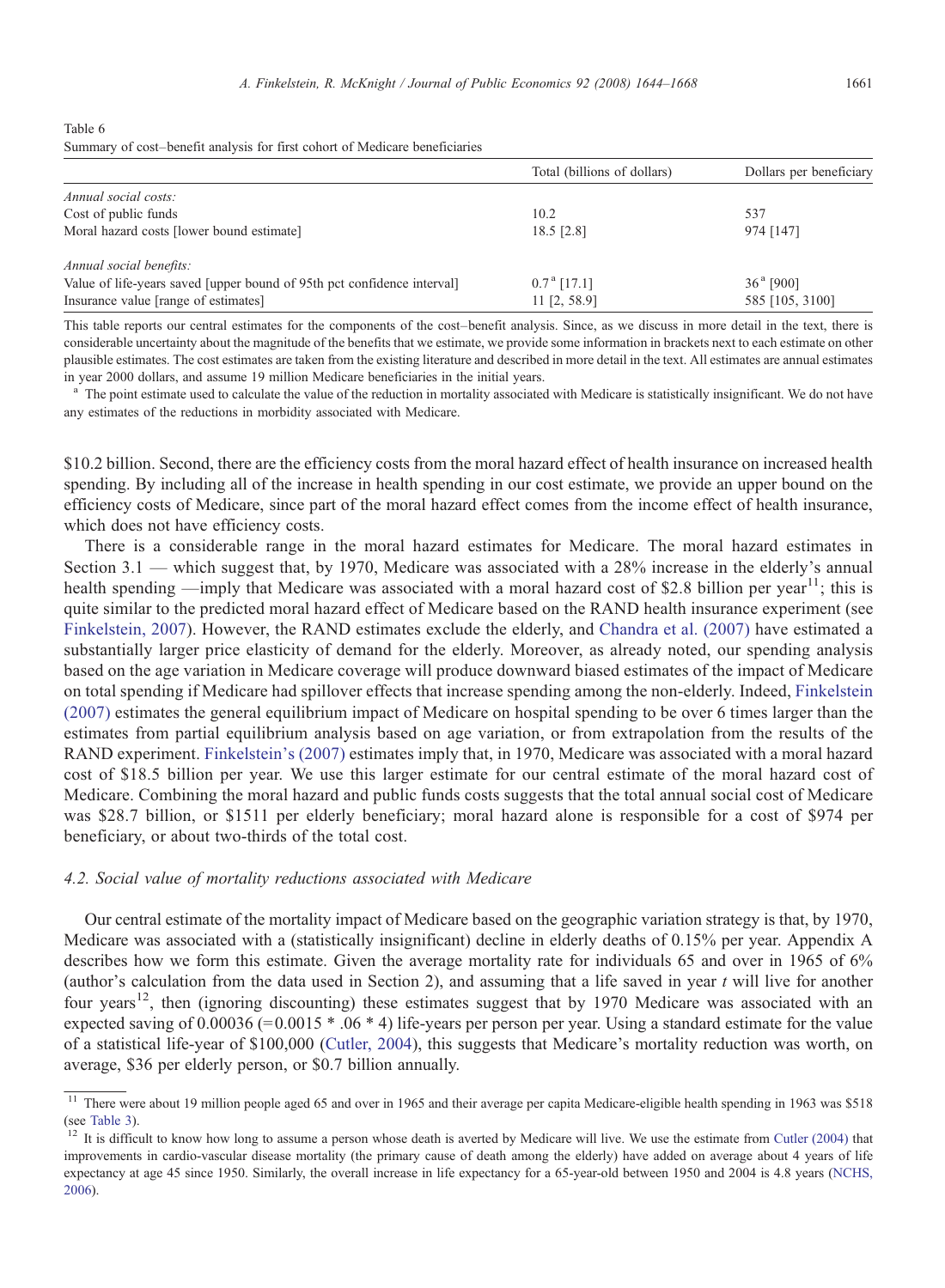Our point estimate of (statistically insignificant) savings from mortality reductions of \$36 per person is small relative to our estimate of the per beneficiary social cost of Medicare of \$1511, or even just the moral hazard cost from increased spending of \$974 per year. However, it is important to benchmark our inability to reject the null hypothesis that Medicare had no effect on elderly mortality for the initial cohort of beneficiaries against the mortality reduction that would be needed to cover the social cost of Medicare. As discussed in Appendix A, our 95% confidence interval for the mortality effects of Medicare in 1970 includes declines of up to 3.9% in annual elderly deaths, which implies savings of  $0.009$  (= $0.039$   $*$  .06  $*$  4) life-years per person. Again using a \$100,000 value of a statistical life-year, we cannot reject with 95% confidence a reduction in annual elderly mortality as valuable as \$900 per person, which would suggest that most of the increased spending of \$947 per person was socially valuable. Put another way, even a relatively small mortality reduction associated with Medicare — of a magnitude that we cannot reject in our data — may be sufficient to justify about three-fifths of the total social cost of \$1511 per beneficiary.

#### 4.3. Social value of reduction in risk exposure associated with Medicare

We use a stylized expected utility framework to simulate the insurance value of the estimated reduction in risk exposure associated with Medicare for the first generation of beneficiaries. The analysis is predicated on the assumption that the elderly were underinsured prior to Medicare and therefore that reductions in risk exposure are welfare improving. This was the premise behind the Medicare legislation [\(Ball, 1995\)](#page-23-0) and is consistent with the considerable empirical evidence of adverse selection in private health insurance markets [\(Cutler and Zeckhauser, 2000\)](#page-24-0).

Our analysis of the insurance value of Medicare is similar in spirit to [McClellan and Skinner \(2006\)](#page-24-0). However, while they use parametric assumptions about the price and income elasticity of demand for medical care to solve for the optimal consumption of medical care in the presence and absence of Medicare, we instead use our empirical estimates of the distribution of out of pocket medical expenditures across individuals before Medicare as inputs into the expected utility framework.

We assume the individual's utility  $u(c)$  is a function of his non-health consumption  $(c)$ . We assume the individual must satisfy a period-by-period budget constraint:

$$
c = y - m
$$

where y is his per-period income (such as from Social Security) and  $m$  is his out of pocket medical expenditures.  $m$  is a random variable with probability density function  $f(m)$  and support  $[0, \overline{m}]$ .  $f(m)$  depends both on the distribution of random health shocks, and on the nature of any health insurance held. The individual's expected utility is given by:

$$
\int_0^{\overline{m}} u(y-m)f(m)dm
$$

To calculate the welfare gain associated with increased health insurance coverage, we follow the approach used in the existing literature that calculates the welfare gains associated with other insurance products (e.g. [Mitchell et al.,](#page-24-0) [1999; Brown and Finkelstein, in press; Feldstein and Gruber, 1995\)](#page-24-0) and compare the individual's risk premium under both the pre- and post-Medicare spending distributions. The risk premium  $(\pi)$  is the maximum amount that a risk averse individual would be willing to pay to completely insure against the random variable m. The risk premium  $\pi$  is therefore defined implicitly by:

$$
u(y - \pi) = \int_0^{\overline{m}} u(y - m)f(m)dm
$$

A decrease in risk exposure in the post-Medicare world relative to the pre-Medicare world will appear as a decline in the risk premium; this decline provides a measure of the insurance value (and hence welfare gain) of the Medicare coverage.

Our analysis is based on the sample of 703 individuals aged 65 and over in the 1963 Survey of Health Service Utilization and Expenditures. We construct individual income by dividing the household income reported in the data by the number of individuals in the household. Since pre-Medicare out of pocket medical expenditures are strongly positively correlated with household income, we divide our individuals into income terciles and assume that each individual faces the empirical out of pocket expenditure distribution of his income tercile; in other words, we compute each individual's expected utility by averaging over their utility given each possible out of pocket medical expenditure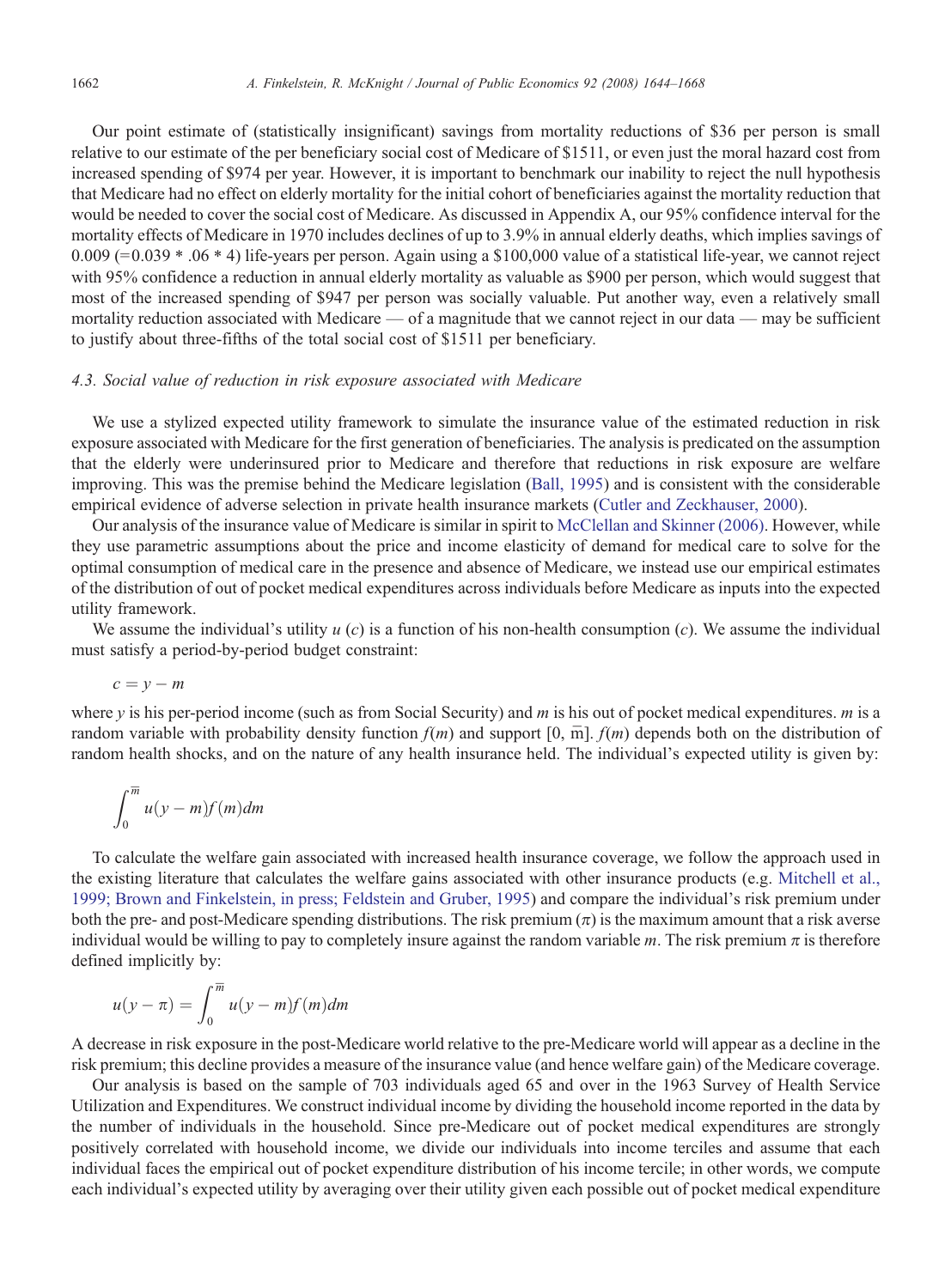amount observed for his income tercile. Even with tercile-specific distributions of risk, it is still possible to get a draw that is very high relative to (or higher than) income, which is unrealistic relative to actual spending patterns. Empirically, the 95th percentile of the distribution of out of pocket spending as a share of income for individuals in the bottom tercile of the income distribution is 80%, so we cap out of pocket spending as a fraction of income for each draw at 80%.

We estimate the post-Medicare out of pocket spending distribution by mechanically adjusting the pre-Medicare 1963 distribution to account for what Medicare would have covered had Medicare existed in 1963.<sup>13</sup> [Fig. 9](#page-20-0) shows this mechanically adjusted distribution. For comparison, it also shows the pre-Medicare distribution and the pre-Medicare distribution adjusted using the quantile treatment estimates. As expected, the mechanical adjustment produces a distribution that lies below that from the quantile treatment adjustment, because the mechanical adjustment does not account for the moral hazard effects of Medicare on health care utilization.<sup>14</sup>

In estimating the welfare gain from risk reduction for the first generation of Medicare recipients, we must take into account two additional issues. First, the earliest Medicare cohorts received a windfall transfer. They received benefits from Medicare but did not pay the payroll taxes used to finance Medicare hospital coverage; premiums for physician benefits were also heavily subsidized from general revenue. Since our interest is in the social welfare benefits from Medicare rather than the private benefits from transfer payments, we assume for the purposes of our calculations that the beneficiaries "pay for" the actuarial expected cost of Medicare, so that the welfare benefits come only from reductions in the variance, and not the mean, of medical expenditures.<sup>15</sup> Specifically, in calculating the risk premium under the post-Medicare distribution, we subtract from the individual's income the average difference in out of pocket expenditures between his original pre-Medicare distribution and his post-Medicare distribution.

Second, when Medicare was introduced in 1965, the current elderly already had information about their health status. The insurance value of Medicare arises only from the reduction in the variance of ex ante uncertain medical expenses. The additional transfer that Medicare's introduction provided to the relatively unhealthy elderly, who already expected higher medical expenditures at the time of its introduction, did not reduce this uncertainty and, therefore, does not contribute to its insurance value.<sup>16</sup> To get a sense of how much the empirical ex-post variation in out of pocket spending across individuals reflects the realization of ex ante uncertainty from the perspective of the individual, we compared the observed variation in out of pocket spending to the variation conditional on health status measures. The data contain information on the individual's self-reported health status, number of days spent disabled, and dummy variables for whether the individual reports having had each of 18 different health symptoms at some point during the past year (such as fatigue, shortness of breath after light work, chest pains, aching joints, etc.) We estimate that the standard deviation of out of pocket medical spending in the data declines by about 15% once we control for these health measures, suggesting that only about 85% of the ex-post variation represents the realization of ex ante uncertainty.<sup>17</sup>

When we treat all ex-post spending variation as a realization of ex ante uncertainty, we estimate that, for a CRRA utility function with coefficient of relative risk aversion of 3, the average risk premium for individuals facing the

<sup>&</sup>lt;sup>13</sup> The details of the Medicare benefits at the time of its introduction are taken from [Somers and Somers \(1967\).](#page-24-0) Since the Part A co-payment depends on the length of the hospital stay, we draw on the data on the individual's length of hospital stay in calculating the part A cost sharing requirements for the individual.

<sup>&</sup>lt;sup>14</sup> Both the income and substitution effect from Medicare lead to increased consumption of health care and hence out of pocket spending. This increased out of pocket risk reflects individual optimization decisions, and therefore should not be counted against their welfare gain. (Of course, the behavioral response does contribute to the social costs of the program, and we therefore account for these moral hazard costs in the cost-benefit analysis below.)

<sup>&</sup>lt;sup>15</sup> For excellent discussions of the inter- and intra-generational distributional consequences of Medicare see [McClellan and Skinner \(2006\)](#page-24-0) and [Bhattacharya and Lakdawalla \(2006\).](#page-23-0) In the working paper version of this paper [\(Finkelstein and McKnight, 2005](#page-24-0)) we also present estimates of the private benefits from Medicare experienced by the first generation who received these benefits "for free".<br><sup>16</sup> Such an issue would not apply to an analysis of the welfare effects of Medicare for later cohorts, since such

variation as the revelation of uncertainty present at much younger ages. Of course, welfare analysis for later cohorts must address the difficult issues of what today's spending distribution would be in the absence of Medicare, as well as any long-run health benefits of Medicare's induced increases in spending.

 $17$  On the one hand, this calculation may overstate the amount of ex ante uncertainty, as our measures of the individuals' knowledge of their health are unlikely to be complete. On the other hand, this calculation may understate the amount of ex ante uncertainty as the analysis is in a cross-section, so that the (unexpected) realization of a bad health event may be contemporaneously correlated with higher out of pocket medical spending. Consistent with under-estimation of the amount of ex-ante health uncertainty in a cross section, in an analysis of panel data on the near-elderly from the 1969, 1971, and 1973 Retirement History Surveys, we find that the total standard deviation of out of pocket medical spending in 1971 and 1973 is reduced by only 6% when we control for measures of health status from the 1969 survey.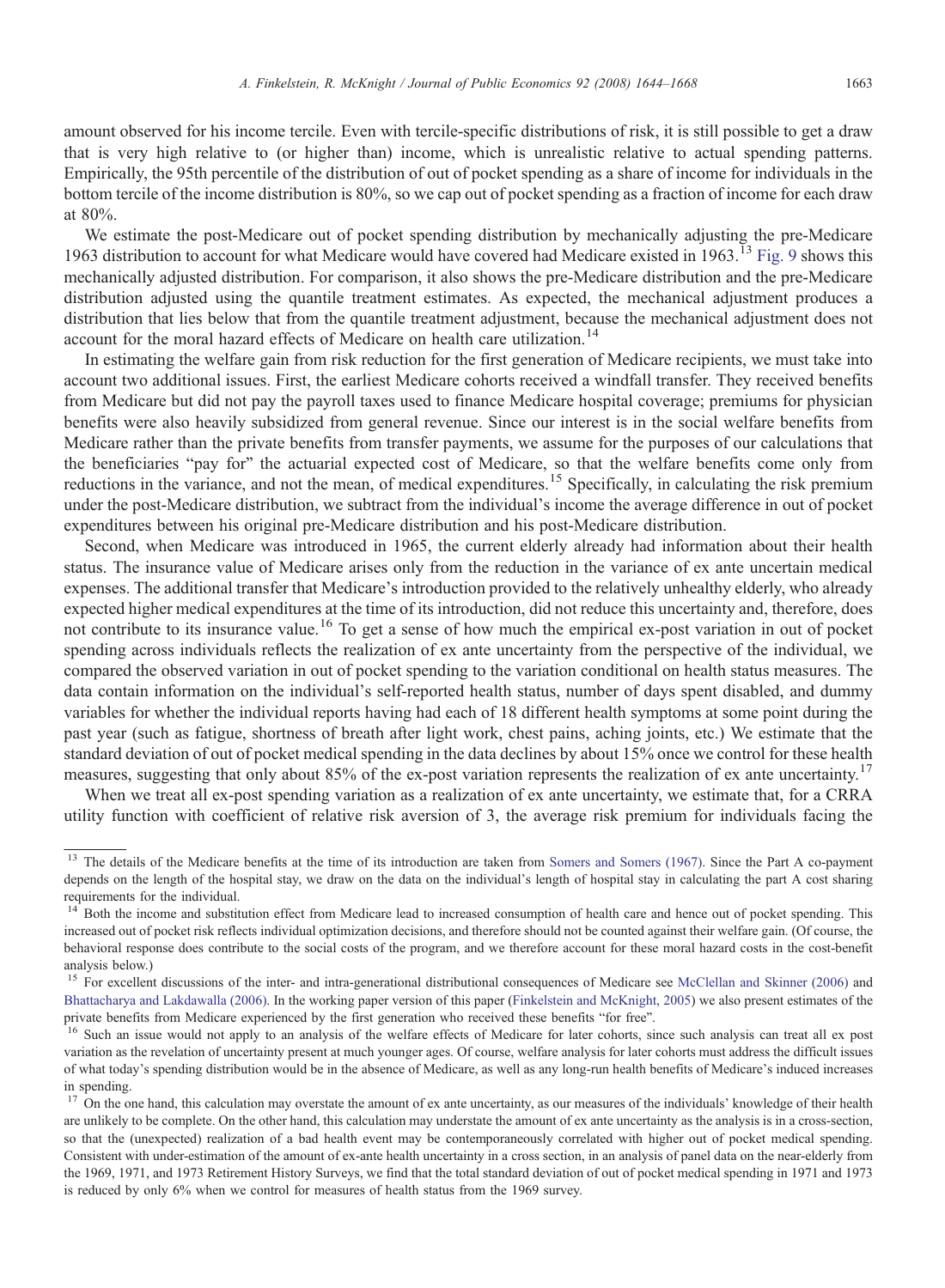<span id="page-20-0"></span>

Fig. 9. Distribution of Medicare-eligible out of pocket medical expenditures. Note: Figure depicts distributions in year 2000 dollars. "Actual" shows the actual distribution of out of pocket spending for individuals aged 65 and over in 1963. "Quantile treatment adjusted" shows the distribution if the actual distribution is adjusted using the quantile treatment estimates in [Fig. 7](#page-13-0)c. "Hypothetical" shows the distribution if the actual distribution is adjusted mechanically to account for what Medicare would have covered had Medicare existed in 1963.

distribution of out of pocket spending that existed prior to Medicare was \$1027. This indicates that under the pre-Medicare spending distribution, the average individual would be willing to pay up to \$1027 to avoid any future out of pocket medical expenditure risk. We estimate that this risk premium declines by \$585 when the individual instead faces the post-Medicare risk distribution, suggesting an average welfare gain of \$585 per individual. If we instead condition the risk distribution that each individual faces on a measure of his initial health status, we estimate that the risk premium prior to Medicare was \$908, and declines by \$560 due to Medicare.<sup>18</sup> There were about 19 million people aged 65 and over in 1965. This implies that Medicare's reduction in risk exposure was associated with  $$10.6 (= $560 \times 19 \text{ million})$  to \$11.1 billion (=  $$585 \times 19$  million) per year in welfare gains, or about \$11 billion.

It is important to highlight that these estimates are quite sensitive to two particular assumptions. First, these estimates are, not surprisingly, sensitive to the choice of risk aversion coefficient — about which there is no clear consensus. Compared to an estimated annual welfare gain of about \$11 billion with a coefficient of relative risk aversion of 3, the welfare gain falls to about \$2 billion if we instead assume a coefficient of relative risk aversion of 1, and rises to about \$34 billion under the assumption of a coefficient of relative risk aversion of 5.

Second, our welfare estimates are quite sensitive to the assumption we make about the maximum level of out of pocket medical expenditures as a share of income. This is also not surprising, as this assumption affects how low nonmedical consumption may be driven by high medical expenses, and therefore how high the marginal utility of nonmedical consumption can get. If we replace our baseline 80% cap on out of pocket medical expenses as a share of income with a cap of 60%, the estimated welfare gain from Medicare (assuming a coefficient of relative risk aversion of 3) falls from \$11.1 billion to \$5.7 billion; in a similar vein, the welfare estimate rises to \$58.9 billion if we impose a cap of 99%.

One implication is that if, prior to Medicare, individuals were able to avoid high out of pocket medical spending relative to their income, our estimates may substantially over-state the welfare gains associated with Medicare. This might occur if medical expenditure shocks were financed out of savings, charity care, or transfers from relatives, or if they could be avoided by discretionary use of medical care. More generally, our use of a one-period model precludes

<sup>&</sup>lt;sup>18</sup> Specifically, we further divide each income tercile into two groups based on whether the individual has the median number of health symptoms (2) or less, or whether the individual has more than the median. This measure of health status reduces the standard deviation of out of pocket medical expenditures by only 7%, or about half of the 15% reduction from the richer parameterization of health status described above. However, we do not have sufficient sample size to characterize the distribution of out of pocket spending risk for smaller sub-samples of individuals.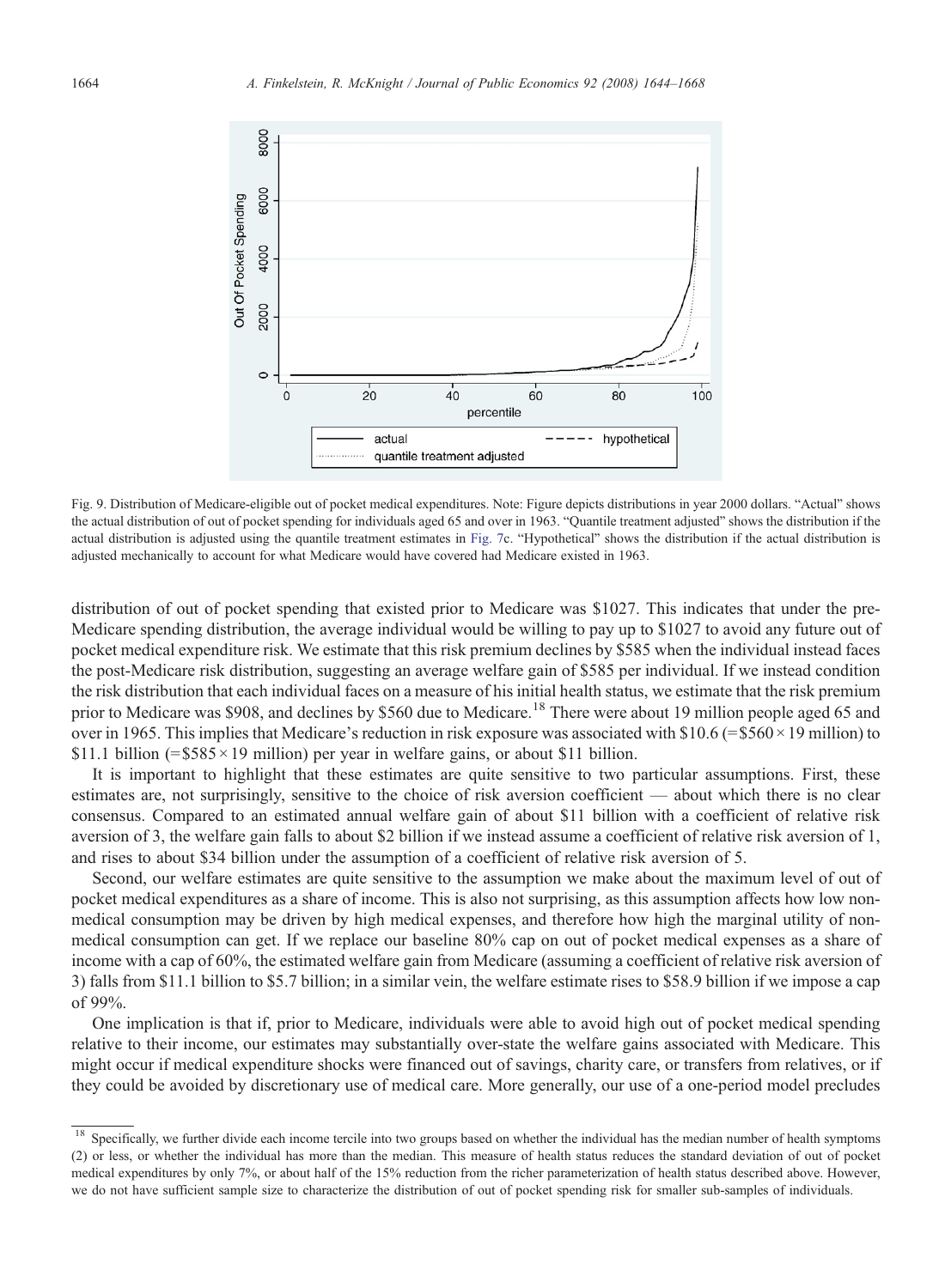the possibility that individuals can use savings or other mechanisms to smooth the expenditure shock over several periods, which may lead us to over-state the welfare gains from Medicare. Somewhat reassuringly, Appendix B presents several pieces of evidence that suggest that out of pocket medical expenditures are funded to a large degree out of current, non-medical consumption. However we cannot rule out the possibility that individuals have some discretion in avoiding extremely low non-medical consumption. This possibility, together with the sensitivity of our welfare estimates to assumptions about the minimum level of non-medical consumption, suggests caution in placing too much weight on our central welfare estimate.

It is also worth noting several reasons why our estimates may underestimate the consumption-smoothing benefits associated with Medicare. First, our model treats medical expenditures as affecting the budget constraint only and does not allow for any utility from increased medical expenditures. While some of the increased spending associated with Medicare may have been socially inefficient, the cost-sharing provisions ensure that its social marginal benefit was not zero. Second, out of pocket medical expenditures are likely to be positively serially correlated. [Feenberg and](#page-24-0) [Skinner \(1994\)](#page-24-0) and [French and Jones \(2004\)](#page-24-0) present evidence that shocks to out of pocket medical expenses are highly persistent over time, which suggests that the lifetime distribution of out of pocket spending for those aged 65 and over may be even more right-skewed than the annual distribution shown in [Fig. 5.](#page-10-0) As a result, the reduction in risk exposure from Medicare may be even greater when estimated on a lifetime basis, rather than in a one-period framework.

For our central insurance value estimate, we assume a coefficient of relative risk aversion of 3, and assume that out of pocket medical spending never exceeds more than 80% of consumption. This implies that the annual social welfare benefits from Medicare's consumption-smoothing properties are about \$11 billion, or almost two-fifths of the \$28.7 billion social cost of the program. However, as noted, our welfare estimates are sensitive to our choice of the coefficient of relative risk aversion, as well as to how low non-medical consumption may be driven by high medical expenditures. [Table 6](#page-17-0) summarizes the range of estimates. At the low end, the estimates suggest that the direct insurance benefits of Medicare for the earliest cohort covered only about 7% of Medicare's costs; at the high end, the insurance benefits could be worth more than double the social cost of the program.

# 5. Conclusion

This paper has examined the impact of the introduction of Medicare, the single largest change in health insurance coverage in U.S. history. Using several different empirical approaches, we find no evidence that the introduction of nearly universal health insurance for the elderly had an impact on overall elderly mortality in its first 10 years. On the one hand, these results are not particularly surprising as even quite small reductions in elderly mortality associated with Medicare — of a range that we cannot reject in our data — would be sufficient to justify the increased spending associated with Medicare. Moreover, the available data do not permit us to examine potential non-mortality health benefits from Medicare, such as reduced morbidity. On the other hand, our findings suggest that Medicare did not play a role in the substantial declines in elderly mortality that immediately followed the introduction of Medicare. Our evidence suggests that the explanation lies in the fact that, prior to Medicare, lack of legal access — rather than lack of insurance — was the main barrier to receiving hospital care when individuals had life-threatening, treatable conditions.

We also find that, although Medicare did not produce measurable mortality benefits, it did provide considerable risk reduction benefits for the original recipients. We estimate that the introduction of Medicare was responsible for a striking and substantial decline in the right-tail of the out of pocket medical expenditure distribution for the elderly. For the top quartile of out of pocket medical spending, we estimate that the introduction of Medicare was associated with a 40% decline in out of pocket spending by 1970, relative to pre-Medicare levels.

A stylized expected utility framework suggests that the social welfare gains associated with this reduction in risk bearing may be substantial. These findings underscore the importance of considering the direct consumptionsmoothing benefits of health insurance, in addition to any indirect benefits from the effect of insurance on health.

Our analysis focused on the impact of Medicare in its first 5 to 10 years. An interesting and important question for future work is how the impact of Medicare on mortality and risk exposure for subsequent generations of the elderly may differ from its impact on the original generation of beneficiaries. Of particular importance is that our analysis was done in a static environment in which medical technology is taken as given. Since the introduction of Medicare, there have been substantial improvements in medical technologies and increases in their use among the elderly. [Finkelstein](#page-24-0) [\(2007\)](#page-24-0) presents evidence that Medicare may have played a role in encouraging this technological progress. Since the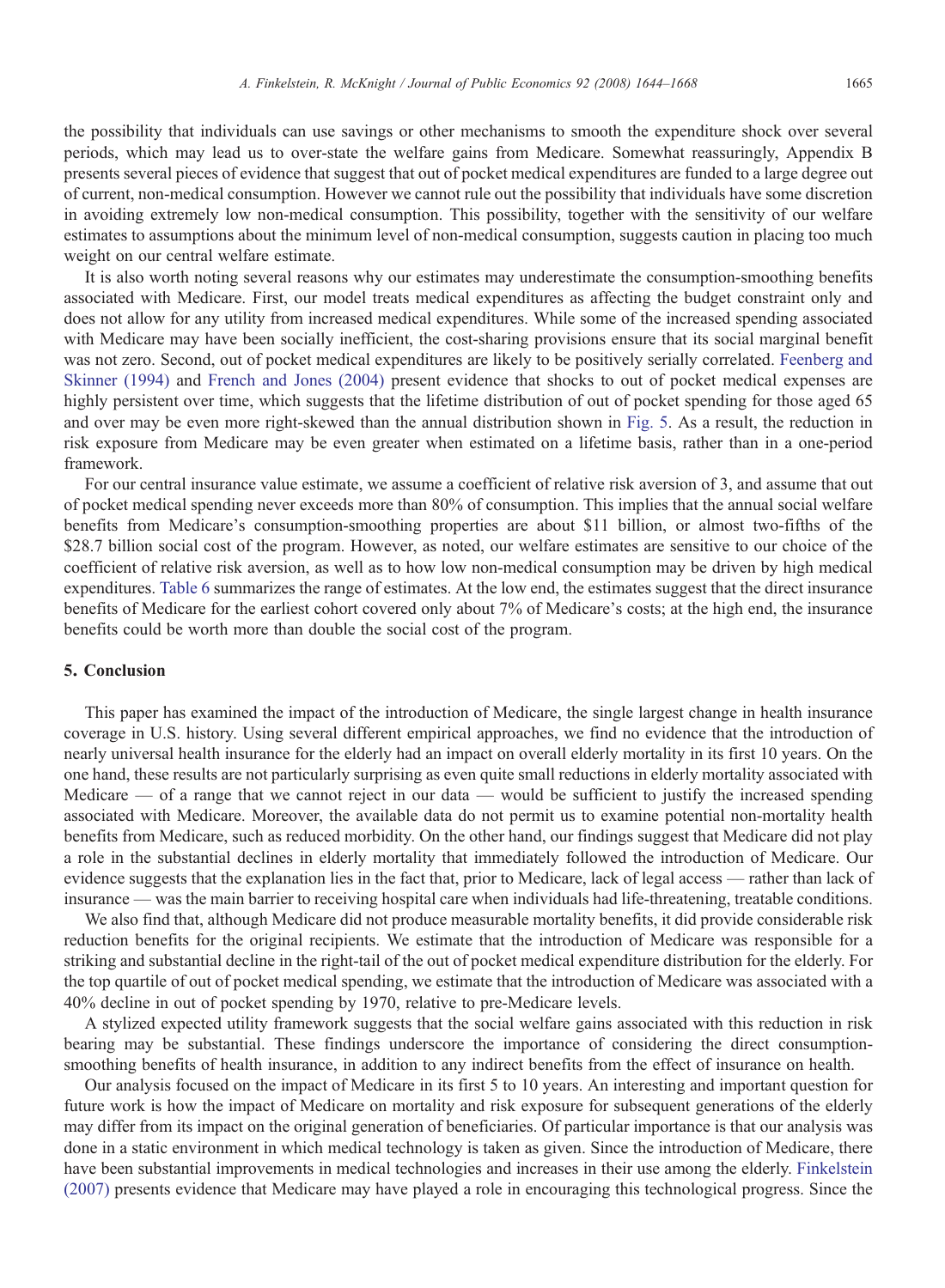increase in life expectancy from many of the new technologies is extremely large [\(Cutler, 2004](#page-24-0)), the longer-run impact of Medicare on mortality via induced technological change could be substantial. Medicare's impact on the nature of the health care system also suggests that the long-run impact of Medicare on the elderly's exposure to out of pocket medical expenditure risk may differ markedly from the impact we estimate on the original generation of beneficiaries.

# Appendix A. Estimates of the mortality reduction associated with Medicare

As we discuss in Section 2, we are unable to reject the null hypothesis of no mortality improvement for the elderly associated with the introduction of Medicare. For our cost–benefit analysis, however, it is important to obtain a point estimate and a confidence interval for the potential mortality benefits of Medicare. We do this using the geographic variation strategy for Section 2.2; we do not use estimates from the age-based variation strategy (described in Section 2.1) since, as [Fig. 3](#page-4-0) makes apparent, any such estimates will be extremely sensitive to the (arbitrary) assumption regarding the time frame used to estimate the pre-Medicare relative trend in mortality for different ages.

In Section 2.2, we estimated a very flexible model of annual changes in mortality across different areas of the country (see Eq. (2)). This has the advantage of not imposing any restrictive functional form on the differential pattern of mortality improvements across different areas prior to Medicare. However, a primary drawback to using the estimates from Eq. (2) to form our central estimate of the impact of Medicare on mortality is that the estimate will be sensitive to the particular year's coefficients chosen for the "after Medicare" and "before Medicare" comparison (see e.g. [Fig. 4](#page-7-0)a). To avoid this problem — and also to make more efficient use of all the data in estimating the effect of Medicare — we estimate a deviation from trend analysis of the form:

$$
\ln \left( \text{deaths} \right)_{st} = \beta_1 \ln \left( \text{pop}' n_{st} \right) + \alpha_s * 1 (\text{State}_s) + \delta_t * 1 (\text{Year}_t) + \beta_2 \left( t_t * \text{petuninsured}_z \right) + \beta_3 \left( \max \left( 0, \left( t - 1965 \right)_t \right) * \text{petuninsured}_z \right) + \sum_{n=-18}^{n=9} \gamma_n 1 (\text{Meaid}_\text{st}^n) + \varepsilon_{st}
$$
\n(A1)

As in the flexible Eq. (2), Eq. (A1) includes a full set of state fixed effects ( $\alpha_s$ 's), a full set of year fixed effects ( $\delta_t$ 's, and a series of indicator variables for the number of years in the state since Medicaid was introduced (1(Mcaid<sup>n</sup><sub>st</sub>). However, instead of interacting a full set of year dummies with the sub-region's insurance coverage prior to Medicare as in Eq. (2), Eq. (A1) interacts a linear time trend with the sub-region's insurance coverage prior to Medicare(t,  $*$ pctuninsured $<sub>z</sub>$ ) and allows for a trend shift after the introduction of Medicare that varies with the sub-region's insurance</sub> coverage prior to Medicare (max(0,(t-1965)) \* pctuninusred<sub>z</sub>). The coefficient of interest is  $\beta_3$ ; it indicates the differential slope shift in 1966 experienced by hospitals with more of an impact of Medicare on insurance coverage relative to those with less of an impact. We use the same weights as used for estimation of Eq. (2) and similarly adjust our standard errors to allow for an arbitrary covariance matrix within each state. The primary drawback to this specification is the imposition of a less flexible functional form; however the evidence from estimation of Eq. (2) of a relatively smooth pre-period trend (see e.g. [Fig. 4A](#page-7-0)) suggests that, in practice, our functional form restriction is unlikely to be overly restrictive.

For the sample of individuals aged 65 and over, we estimate  $\beta_3$  to be −0.0004, with a standard error of 0.005. This implies that after five years (i.e. by 1970), Medicare was associated with a statistically insignificant decline in annual elderly deaths of −0.15% ( $\sim$ [exp(−0.0004×0.75×5)−1]), with a 95% confidence interval that runs from a reduction in mortality of 3.9% to a mortality increase of 3.6%.

# Appendix B. Individual ability to avoid very low non-medical consumption

In our analysis of the insurance value of Medicare in Section 4.3, we cap out of pocket medical spending at 80% of income. Although our baseline assumption of 80% is consistent with the data, it is difficult to be certain either that individuals never exceed this cap or that they can always be forced to such a high level of medical spending. If, for example, individuals have some discretion over how much medical care they consume, or fund some of their very high medical expenditures out of savings or by transfers from relatives, they may be able to prevent their non-medical consumption from falling as much as our analysis would imply, and our analysis will over-estimate the insurance value of Medicare.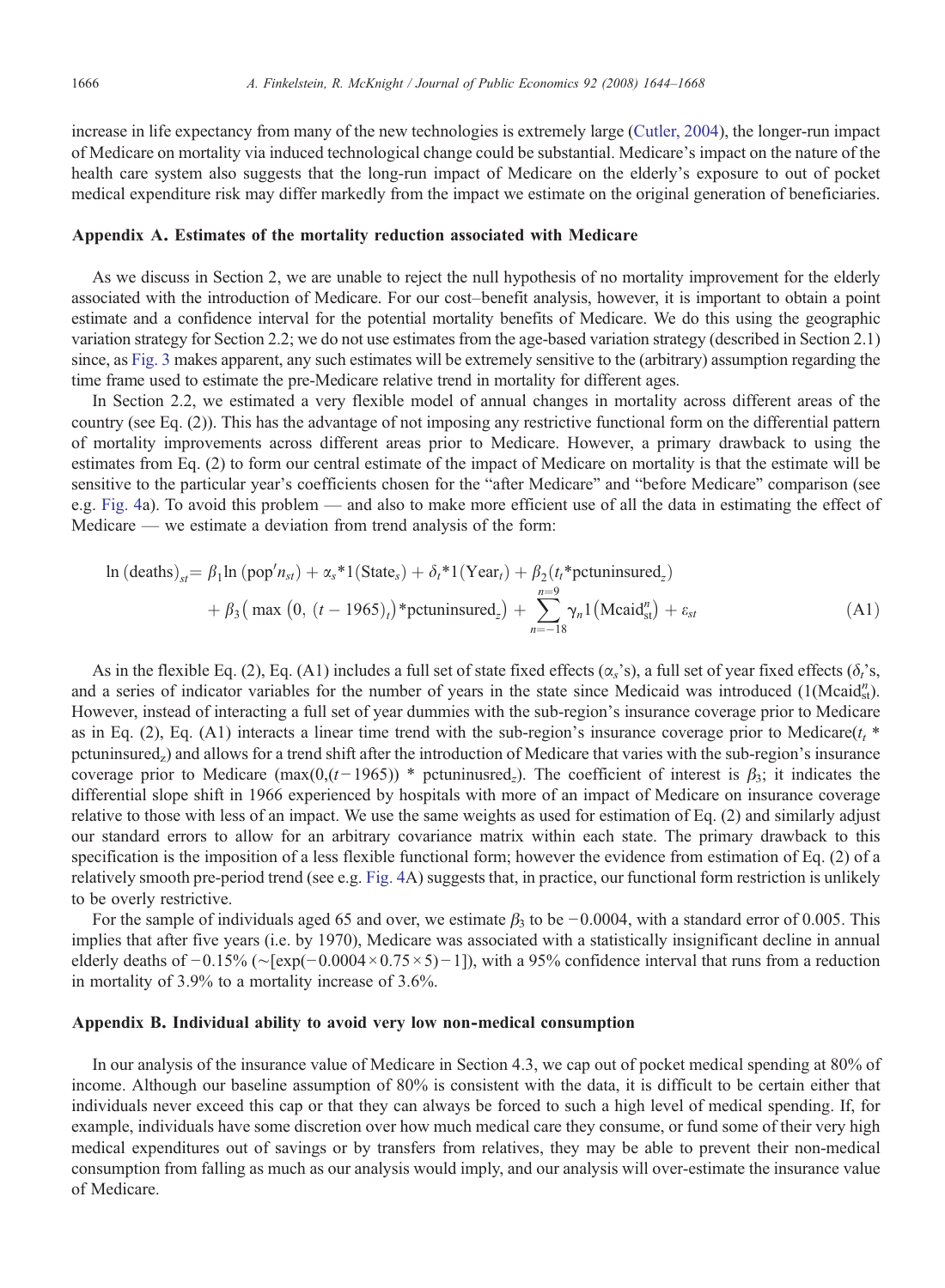<span id="page-23-0"></span>Data from the 1960–1961 Consumer Expenditure Survey on households whose head is 65 or older indicates that, controlling for a rich set of demographics, a \$1 increase in out of pocket spending for hospitals or doctors (i.e. spending that would subsequently be covered by Medicare) is associated with a statistically significant \$0.46 decrease in nonmedical consumption. The decline in non-medical consumption is even higher, at \$0.60, if we look only at hospital spending, which is arguably less discretionary (and has greater variance) than doctor spending. These results are consistent with the assumption of our model that higher out of pocket medical expenditures are associated with decreased non-medical consumption. However, given that the estimated decline is less than one-for-one, there may be more scope than our model allows for avoiding extremely low non-medical consumption.<sup>19</sup>

One way to avoid extremely low non-medical consumption, in the absence of Medicare, would be receipt of external assistance with high medical expenses, such as charity care or payments by relatives. However, in the 1962 Survey of Consumer Finances, only 5% of the elderly with "large" medical bills reported that they received help paying for these bills from relatives, friends, or charity.

Another very natural way to avoid extremely low non-medical consumption would be to finance high medical expenses out of savings. If this is a quantitatively important phenomenon, our analysis, which assumes that individuals cannot borrow or save across periods but must consume each period their net-of-medical expenditures income, may substantially over-state the welfare gains from insurance. However, evidence from the 1962 Survey of Consumer Finances suggests that our assumption may be reasonable for many elderly households, since the majority entered retirement with relatively little financial assets. Specifically, the data indicate that almost one-third of elderly households had no liquid assets whatsoever, and many of those who did have liquid assets had relatively small amounts. Consistent with this, only 30% of the elderly who reported "large" medical bills said they paid for some of the bill out of savings; by contrast, 80% reported paying out of current income. Of course, savings may be an important form of consumption-smoothing at the high end of the income distribution. We therefore re-calculated welfare gains separately for each income tercile to confirm that our estimate of the average per person welfare gain is not driven by disproportionate gains at the top of the distribution where we are likely to be over-estimating the gain. In fact, per person welfare gains were slightly higher for individuals in the lower portions of the distribution. Similarly, [McClellan](#page-24-0) [and Skinner \(2006\)](#page-24-0) report higher welfare gains from the consumption-smoothing benefits of Medicare among lower income households.

#### References

- Almond, Douglas, Kenneth, Chay, Greenstone, Michael, 2003. Civil Rights, the War on Poverty, and the Black–White Convergence in Infant Mortality in Mississippi. [www.nber.org/~almond/mississippi.pdf.](http://www.nber.org/~almond/mississippi.pdf)
- Anderson, O.W., Collette, P., Feldman, J.J., 1963. Changes in Family Medical Care Expenditures and Voluntary Health Insurance: A Five-Year Resurvey. Harvard University Press, Cambridge, MA.
- Athey, Susan, Imbens, Guido, 2006. Identification and inference in non-linear difference-in-differences models. Econometrica 74 (2), 431–498.

Ball, Robert, 1995. What medicare's architects had in mind. Health Affairs 14 (4), 62–72.

Baker, Laurence, 1997. HMOs and fee for service health care expenditures: evidence from medicare. Journal of Health Economics 16 (4), 453–481.

Bertrand, Marianne, Duflo, Esther, Mullainathan, Sendhil, 2004. How much should we trust difference-in-differences estimates? Quarterly Journal of Economics 119 (1), 249–275.

Bhattacharya, Jay, Lakdawalla, Darius, 2006. Does medicare benefit the poor? Journal of Public Economics 90 (1–2), 277–292.

Bitler, Marianne, Gelbach, Jonah, Hoynes, Hilary, 2006. What mean impacts miss: distributional effects of welfare reform experiments. American Economic Review 96 (4), 988–1012 (September).

Boaz, Rachel F., 1978. Paying for medical care: the burden on the disabled. Medical Care 16 (9), 705–722.

Brown, Jeffrey, Finkelstein, Amy, in press. The Interaction of Public and Private Insurance: Medicaid and the Long-Term Care Insurance Market. American Economic Review.

Card, David, Dobkin, Carlos, Maestas, Nicole, 2004. The impact of nearly universal insurance coverage on health care utilization and health: evidence from medicare. NBER working paper #10365.

Chandra, Amitabh, Gruber, Jonathan, McKnight, Robin, 2007. Patient cost-sharing, hospitalization offsets, and the design of optimal health insurance for the elderly. NBER working paper #12972.

Cook, Benjamin, Landrum, Mary Beth, Meara, Ellen, 2002. The impact of Medicare on elderly health and utilization (unpublished manuscript).

<sup>&</sup>lt;sup>19</sup> We suspect that our estimates are biased downward since individuals of higher unobserved socio-economic status likely consume more of both medical and non-medical spending. It is possible therefore that with richer data we might estimate a coefficient closer to 1. The 95% confidence interval on the relationship between out of pocket hospital spending and non-medical consumption ranges from -0.35 to - 0.85.